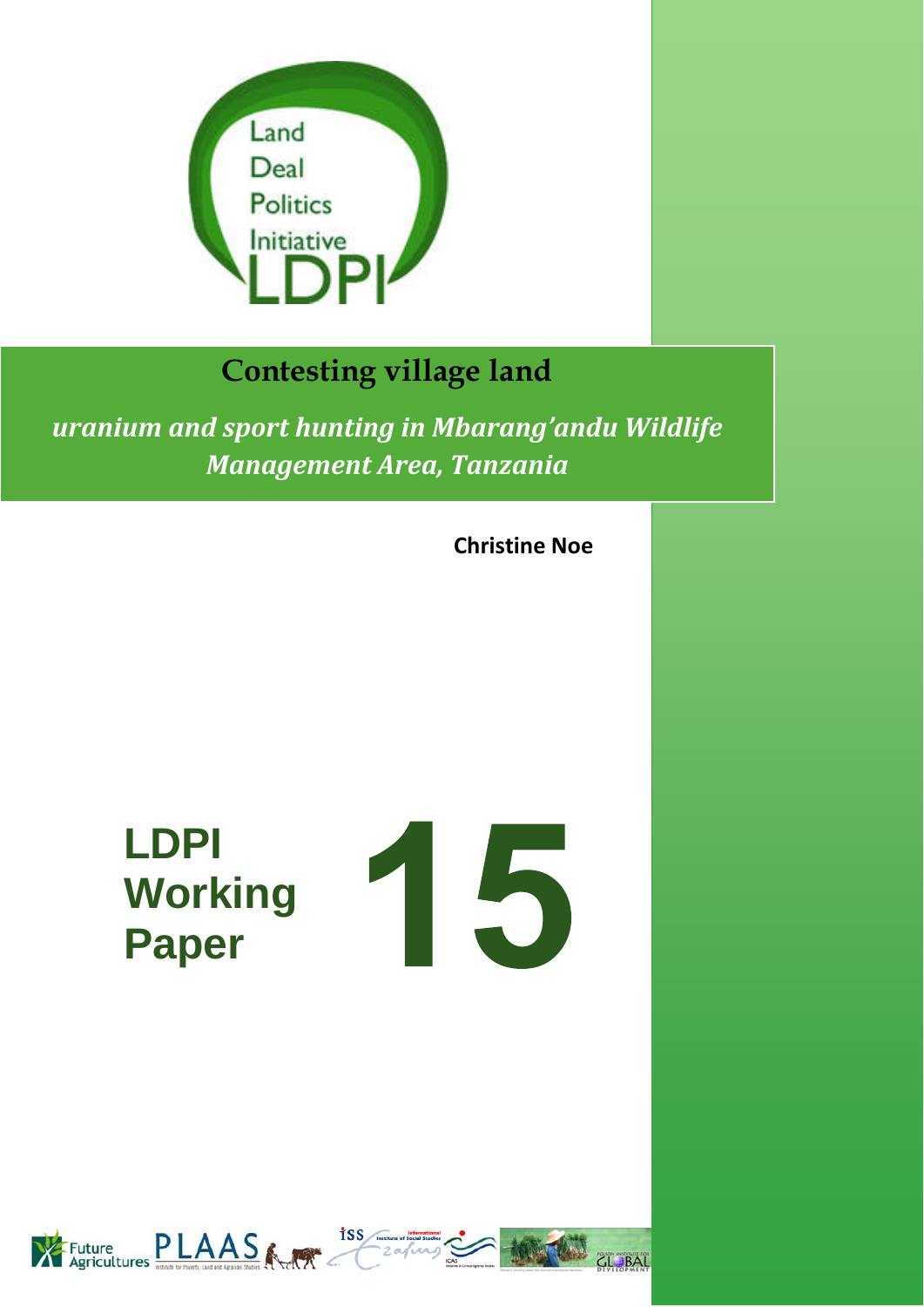## **Contesting village land: uranium and sport hunting in Mbarang'andu Wildlife Management Area, Tanzania**

*by* Christine Noe

| Published by:<br>The Land Deal Politics Initiative<br>www.iss.nl/ldpi<br>landpolitics@gmail.com |                                                                                                                 |                                                                                               |                                  |
|-------------------------------------------------------------------------------------------------|-----------------------------------------------------------------------------------------------------------------|-----------------------------------------------------------------------------------------------|----------------------------------|
|                                                                                                 |                                                                                                                 |                                                                                               |                                  |
| in collaboration with:                                                                          |                                                                                                                 |                                                                                               |                                  |
| <b>Institute for Development Studies (IDS)</b>                                                  |                                                                                                                 |                                                                                               |                                  |
| University of Sussex                                                                            |                                                                                                                 |                                                                                               |                                  |
| Library Road                                                                                    |                                                                                                                 |                                                                                               |                                  |
| Brighton, BN1 9RE                                                                               |                                                                                                                 |                                                                                               |                                  |
| United Kingdom                                                                                  |                                                                                                                 |                                                                                               |                                  |
|                                                                                                 |                                                                                                                 | Tel: +44 1273 606261 Fax: +44 1273 621202 E-mail: ids@ids.ac.uk                               | Website: www.ids.ac.uk           |
| <b>Initiatives in Critical Agrarian Studies (ICAS)</b>                                          |                                                                                                                 |                                                                                               |                                  |
| <b>International Institute of Social Studies (ISS)</b>                                          |                                                                                                                 |                                                                                               |                                  |
| P.O. Box 29776                                                                                  |                                                                                                                 |                                                                                               |                                  |
| 2502 LT The Hague                                                                               |                                                                                                                 |                                                                                               |                                  |
| The Netherlands                                                                                 |                                                                                                                 |                                                                                               |                                  |
|                                                                                                 |                                                                                                                 | Tel: +31 70 426 0664 Fax: +31 70 426 0799 E-mail: iss.icas@gmail.com Website: www.iss.nl/icas |                                  |
| Bellville 7535, Cape Town<br>South Africa                                                       | The Institute for Poverty, Land and Agrarian Studies (PLAAS)<br>University of the Western Cape, Private Bag X17 | School of Government, Faculty of Economic and Management Sciences                             |                                  |
|                                                                                                 | Tel: +27 21 959 3733 Fax: +27 21 959 3732                                                                       |                                                                                               |                                  |
| Department of Development Sociology<br>Cornell University<br>133 Warren Hall<br>Ithaca NY 14853 | The Polson Institute for Global Development                                                                     |                                                                                               |                                  |
| <b>United States of America</b>                                                                 |                                                                                                                 |                                                                                               |                                  |
| Tel: +1 607 255-3163                                                                            |                                                                                                                 |                                                                                               | Website: polson.cals.cornell.edu |

© February 2013 *All rights reserved. No part of this publication may be reproduced or transmitted in any form or by any means without prior permission from the publisher and the author.*

*Published with support from the UK Department for International Development (DfID), Atlantic Philanthropies, Inter‐Church Organization for Development Cooperation (ICCO), Ford Foundation and Miserior.*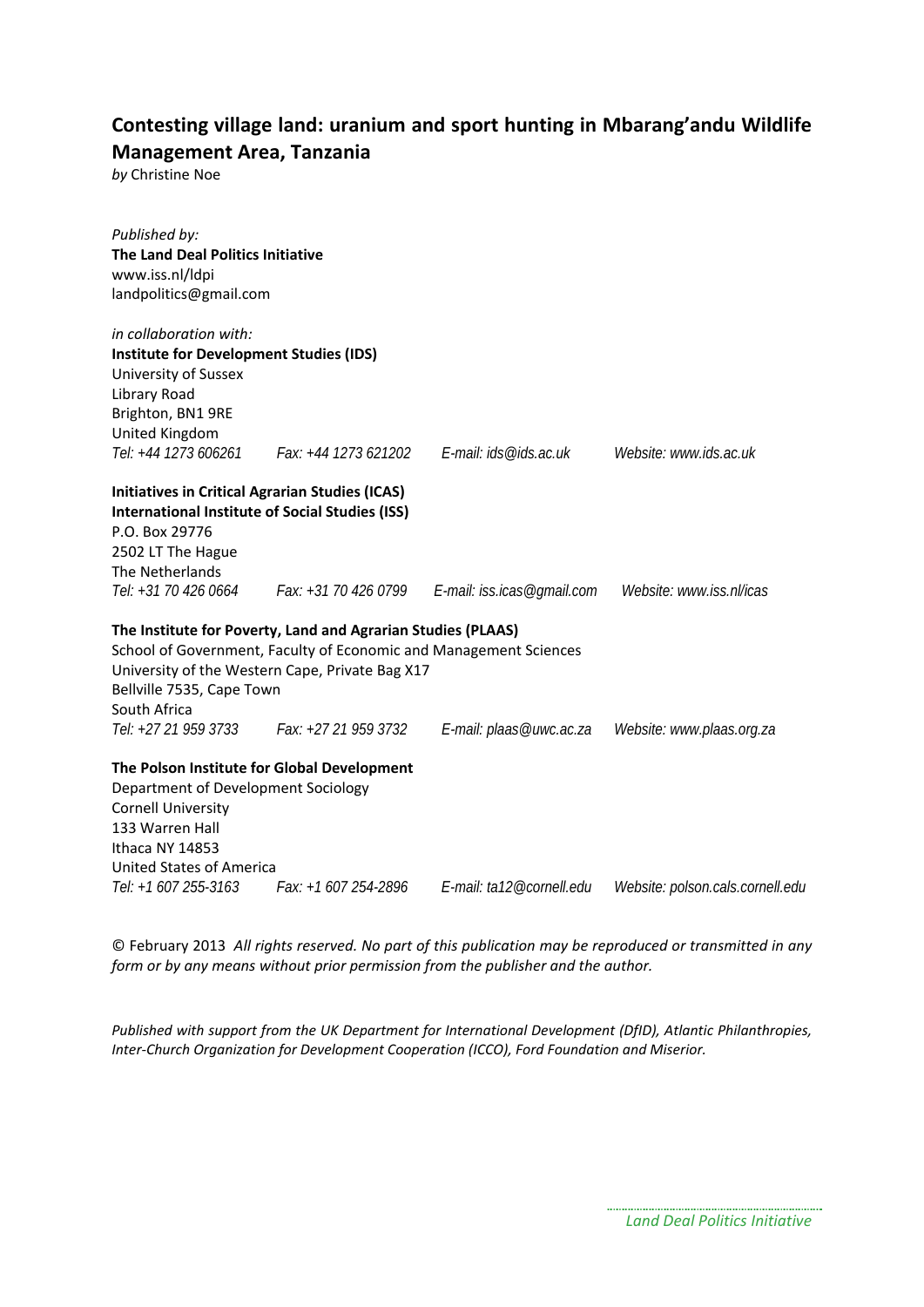## Abstract

The continuing struggles for land in Africa and the recent and dynamic academic debates about conservation as land grabbing calls for the critical analysis of the complexity besieging land deals that disempower local resource owners in different social‐economic and political settings. This paper considers Wildlife Management Areas (WMAs) in Tanzania as a new category of protected areas with potentially continuing effects on rural community land rights. Using an example of uranium mining and hunting concessions in the Mbarang'andu WMA in Namtumbo district, the paper demonstrates how WMAs have served to release village lands for different kinds of private sector investments in both nature-based and extractive industries. Conceptually, the paper draws from the body of literature on idle/waste land and the power relations to demonstrate how the existing legal framework and the relations of power work to the detriment of local land users. Qualitative techniques were the main thrust of data collection both in Dar es Salaam and during the fieldwork in Namtumbo district. The main argument of the paper is that the change of village land into conservation has entailed an irrevocable change of land and other resource tenure. Yet, the use of WMAs and the economic gains from investments in them are not determined by community members, but the relations of power at higher levels – the government ministries, investors (who are often foreign to the community) and local elites. In particular, the circumstances in Mbarang'andu suggest that the mining law lacks complete recognition of WMAs, which pre‐empts any possibility for negotiations for community rights to mining investments or the associated socialeconomic impacts. Instead of empowering local communities, therefore, WMAs may continue to serve the interests of those with the necessary capital and political influence, which engenders new social regimes of power and inequality.

## About the author

**Christine Noe**, Lecturer (Human Geograohy), Department of Geography, University of Dar es Salaam, Tanzania.

## Acknowledgements

I would like to extend my appreciation to the Land Deal Politics Initiative (LDPI) for the research grant that facilitated data collection for this research. This grant became a great motivation for my field visit in the remotest part of Tanzania, without which this paper would not have been started. Thanks to Prof. Ruth Hall for providing very insightful comments that shaped this paper in an important way. I am also grateful to the University of Cape Town that awarded the All Africa House Fellowship at the time of writing this paper.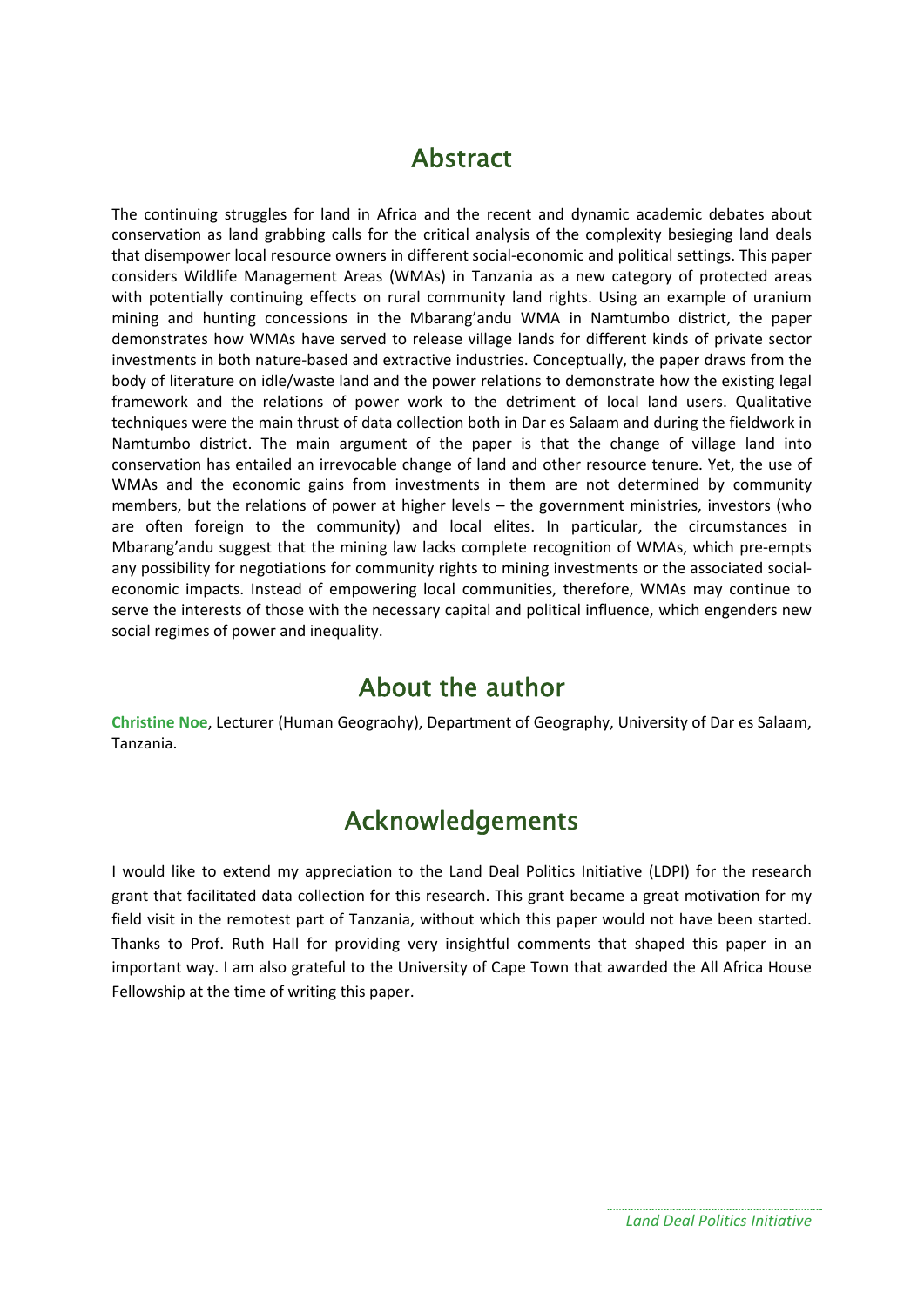# Table of Contents

| 4 Uranium and sport hunting deal: the friendly foes of Mbarang'andu  10 |  |
|-------------------------------------------------------------------------|--|
|                                                                         |  |
|                                                                         |  |

................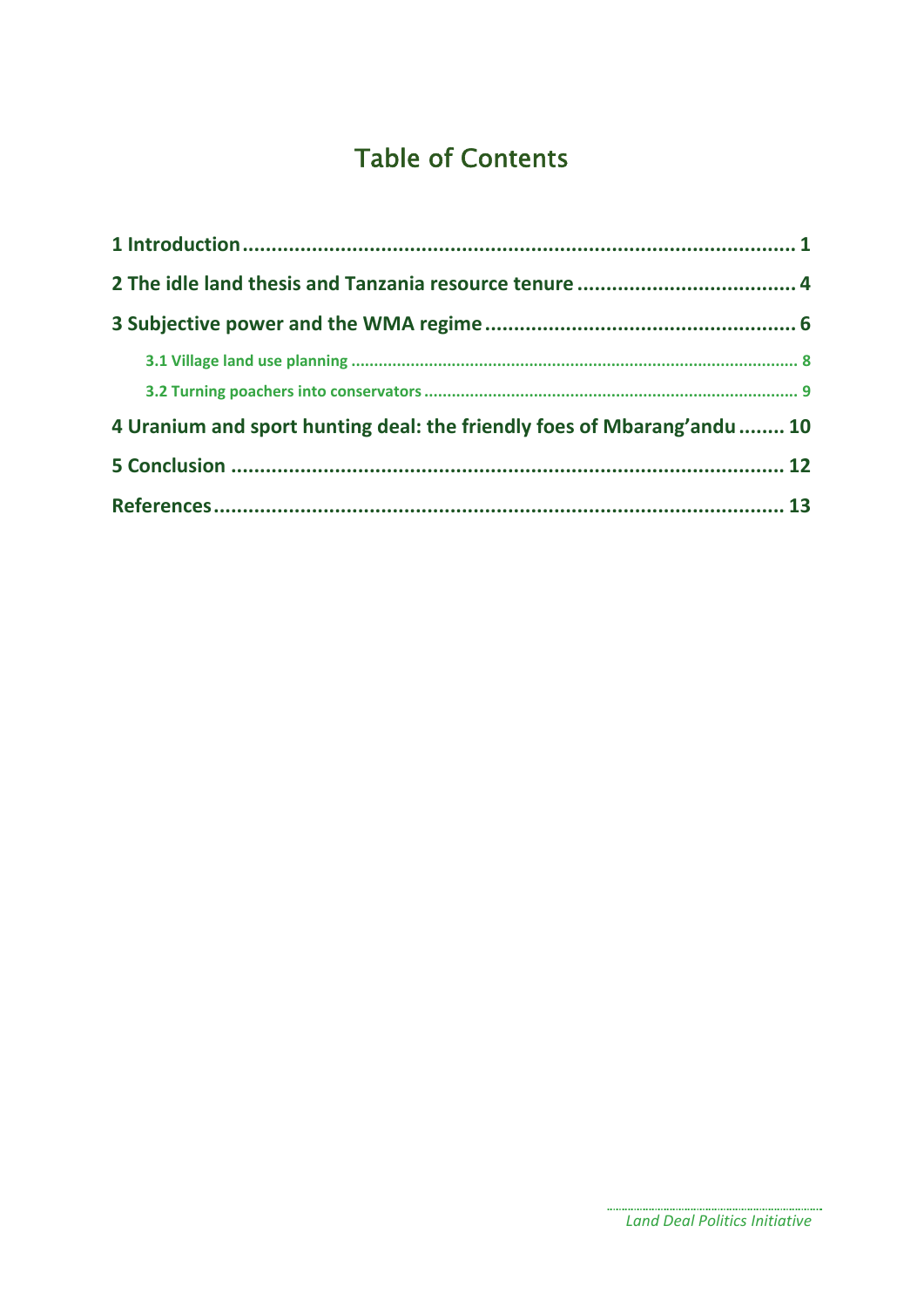## **1 Introduction**

This paper examines the role of Wildlife Management Areas (WMAs) in releasing village lands for different kinds of large‐scale investments in Tanzania. It uses the case of Mbarang'andu WMA in Namtumbo district where seven villages were, since the early 1980s, facilitated through a Community‐Based Conservation (CBC) program to put aside about 2,318.28 km2 of their land in order to qualify for legal wildlife user rights. On the 29th March 2010, the Mbarang'andu Community Based Organization (CBO) (hereafter the Authorized Association (AA)) received a three‐year certificate of wildlife user rights (No. 00000567) (from the Ministry of Natural Resources and Tourism‐Wildlife Division (MNR‐WD). Whereas these rights are renewable every three years, they are limited to tourist hunting, photographic tourism, beekeeping and fishing. This makes the Mbarang'andu AA a legal grantee of wildlife user rights of the said area for 2010/2013 period. However, the area is also a hunting block currently listed as Mbarang'andu Open Area by the Wildlife Division. A year before the Division granted wildlife user rights to the AA, it had leased the block to the private hunting company – Game Frontiers of Tanzania Ltd (GFT) – for the 2009/2012 period. This makes the GFT another legal grantee of wildlife in the same area for the mentioned period, which overlaps with that of the Mbarang'andu AA.

Land and community wildlife user rights are complicated further by the recent discoveries of 'world‐ class uranium deposits' in the Selous ecosystem of which Mbarang'andu is part (Uranium One Inc., 2012). With the discovery of about 53.9 million pounds of uranium oxide in the area, Tanzania stands to become one of the major uranium producers in the world (Mining review, 28/10/2011). Of interest for this discussion is the fact that the WMA is at the core of these discoveries making Mbarang'andu the first WMA in the country to have mining activities of this scale formally approved. Mineral resources are not under the ministry of natural resources, but the Ministry of Energy and Minerals (MEM). Currently, over ten private foreign companies have active prospecting and mining licenses from the MEM for the 2011/2016 period. Of these, three companies namely, Mantra Tanzania Ltd (of Canada), Uranix (T) Ltd (of Australia) and Frontier Resources Ltd (of Australia) had activities on the ground by the time of fieldwork in May 2012. Figure 1.1 captures the location of these concessions with the green shade standing for both the WMA and a hunting block. The map indicates how village lands are annexed to create the WMA. It also points to the overlap and incompatibility nature of land uses that have been the cause for tensions as community land and wildlife rights are re-allocated to private investors.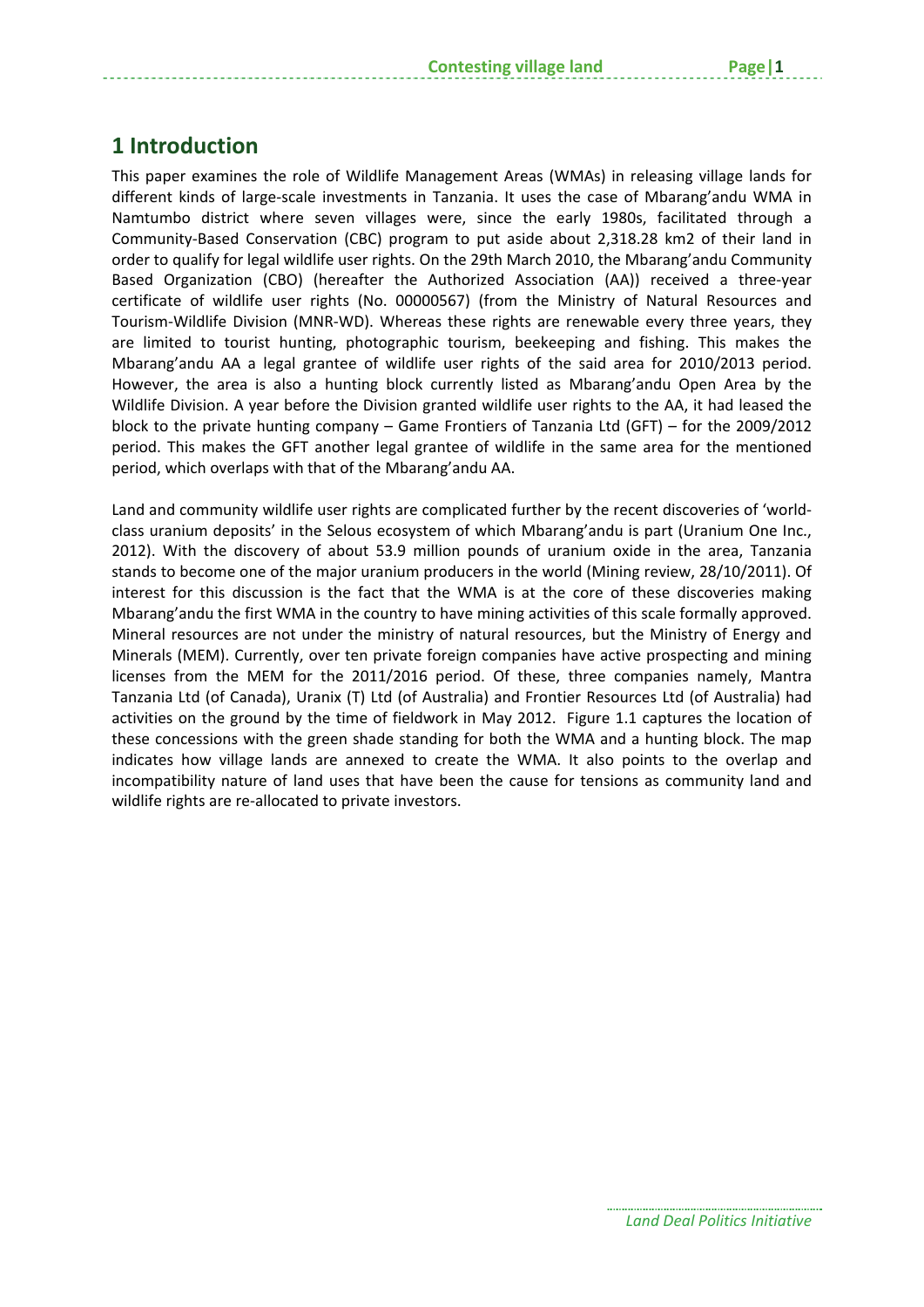

**Figure 1 The Mbarang'andu WMA/hunting block and mining concessions**

Data for this study was collected in May and June 2012 in Dar es Salaam and Namtumbo districts using four main techniques: face-to-face interviews, group discussions, observations and the use of Geographical Information System. Government offices in Dar es Salaam, particularly the Wildlife Division and the MEM were important sources of data. Whereas several rounds of interviews were conducted with officials in the Wildlife Division, the MEM provided maps for mineral concessions, which were used together with those of conservation to locate WMA areas that are currently leased as mining and hunting concessions. At the district level, interviews involved the district officials particularly those in the department of natural resources. Detailed discussions were held with leaders of the Mbarang'andu AA (the chairperson, secretary and the treasurer) both individually and in a group. Interviews were also held with members of village council in two villages of Likuyu and Mchomoro. The main reason for choosing the two villages among the seven that form the WMA is that the mining and hunting companies had ongoing activities in these villages during the field visit. Other interviews were held with representatives of conservation organizations including the WWF and GTZ, which support conservation activities in the area.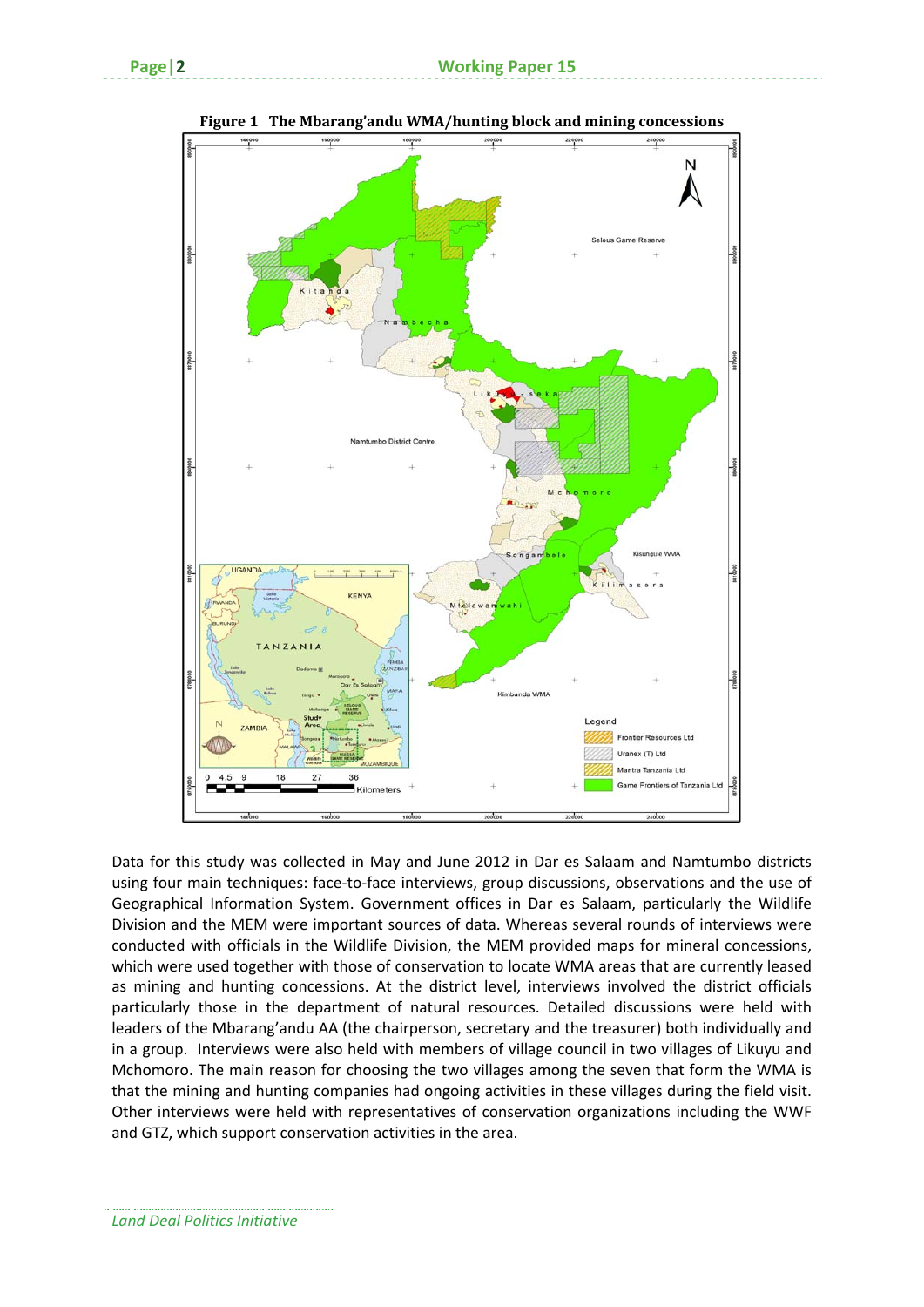As the rest of the paper will show, WMAs in Tanzania are a new category of protected area with potentially continuing effects on community land rights. To set aside village lands for wildlife conservation started when Tanzania did not have a legal framework to guide major transformations in the inherited colonial tenure system<sup>1</sup>. With heavy reliance on external funding and technical support, the first wildlife policy (1998) aimed to empower local communities to manage and utilize wildlife resources in village lands by creating WMAs as a way of making conservation a competitive land use and local livelihood option (United Republic of Tanzania (URT), 1998). Today there are fourteen such WMAs formally designated countrywide with a total of over 22,067  $km^2$  of conservation areas in communal lands of about 137 villages. There are twenty‐two more WMAs in different stages of establishment across the country. These WMAs are neither homogeneous across the country nor specific to Tanzania. Initiatives similar to WMAs exist in southern and Eastern Africa, some of them well published as successful models in reversing the fortress conservation approach. Important to mention here is the Communal Area Management Program for Indigenous Resources (CAMPFIRE) of Zimbabwe, which has been widely emulated in the region and beyond. The cornerstone of CAMPFIRE was the devolution of rights to manage, use and benefit from wildlife resources by local communities. Rural District Councils were mandated to market wildlife to safari operators on communal land on behalf of communities. In turn, communal lands have attracted wildlife-based investments, especially in photographic safaris by foreign sport hunters and ecotourists (Frost and Bond, 2008). Elsewhere in the region, the government of Namibia adopted the communal conservancy model from the early 1980s. Like it is for the CAMPFIRE, conservancies are designed to encourage communities to incorporate their land into conservation as a means of gaining ownership rights and benefits from resources in such lands. Harring and Odendaal (2012) demonstrate how communal conservancies provide income – sometimes large amounts – into isolated rural communities through big‐game hunting concessions, local crafts, game viewing tourism and NGO contributions.

Although the CBC progammes in southern Africa are hailed internationally as among the innovations of the 21<sup>st</sup> century that reversed the impacts of fortress conservation, experience shows that the legal status of land in communal areas has remained complicated across countries. Research confirms that CBC has mainly legalized the return on wildlife in communal areas where communities are not motivated to claim property interest in the land or other valuable resources such as minerals, but rather in the wildlife resources produced on such lands (Moyo, 2000, Wolmer et al., 2004, Harring and Odendaal, 2012). Conversely, some communities have registered benefits from restricted legal user rights of wildlife but others have been disempowered on many levels by the government's denial of the existence of traditional land rights. Harring and Odendaal (2006; 2012) support this view through the analysis of how the San community in Namibia has gained some control and access to conservancy funds indifferently with others losing both the land rights and access to financial and natural resources in such conservancies. These disempowering aspects of CBC have met critical scholarship which has characterized the return of wildlife in communal lands in different parts of the world as inclusion (into the neoliberal capitalist economy) (Shivji, 2009, Kelly, 2011, McCarthy et al., 2012) and exclusion from land‐based subsistence (Benjaminsen *et al.*, 2011, Fairhead *et al.*, 2012, Seagle, 2012, Woodhouse, 2012), new tendencies of enclosure (White et al., 2012) and green grabbing (Benjaminsen and Bryceson, 2012, Fairhead et al., 2012).

The rest of this paper proceeds in four main sections. The first focuses on the review of the idle land thesis as a basis for understanding how Tanzania land tenure and other natural resource laws legalized the transfer of village agricultural lands into conservation areas that are later made available for private investments. The second section applies the literature on power, particularly,

<sup>1</sup> The country maintained colonial natural resource policies and laws with some minor reforms until the 1990s. The first land policy was formulated in 1995 followed by the Land Act (1999) and the Village Land Act (1999). Likewise, the first wildlife policy was adopted in 1998, as were those of other resources such as forests (1998) and minerals (1997).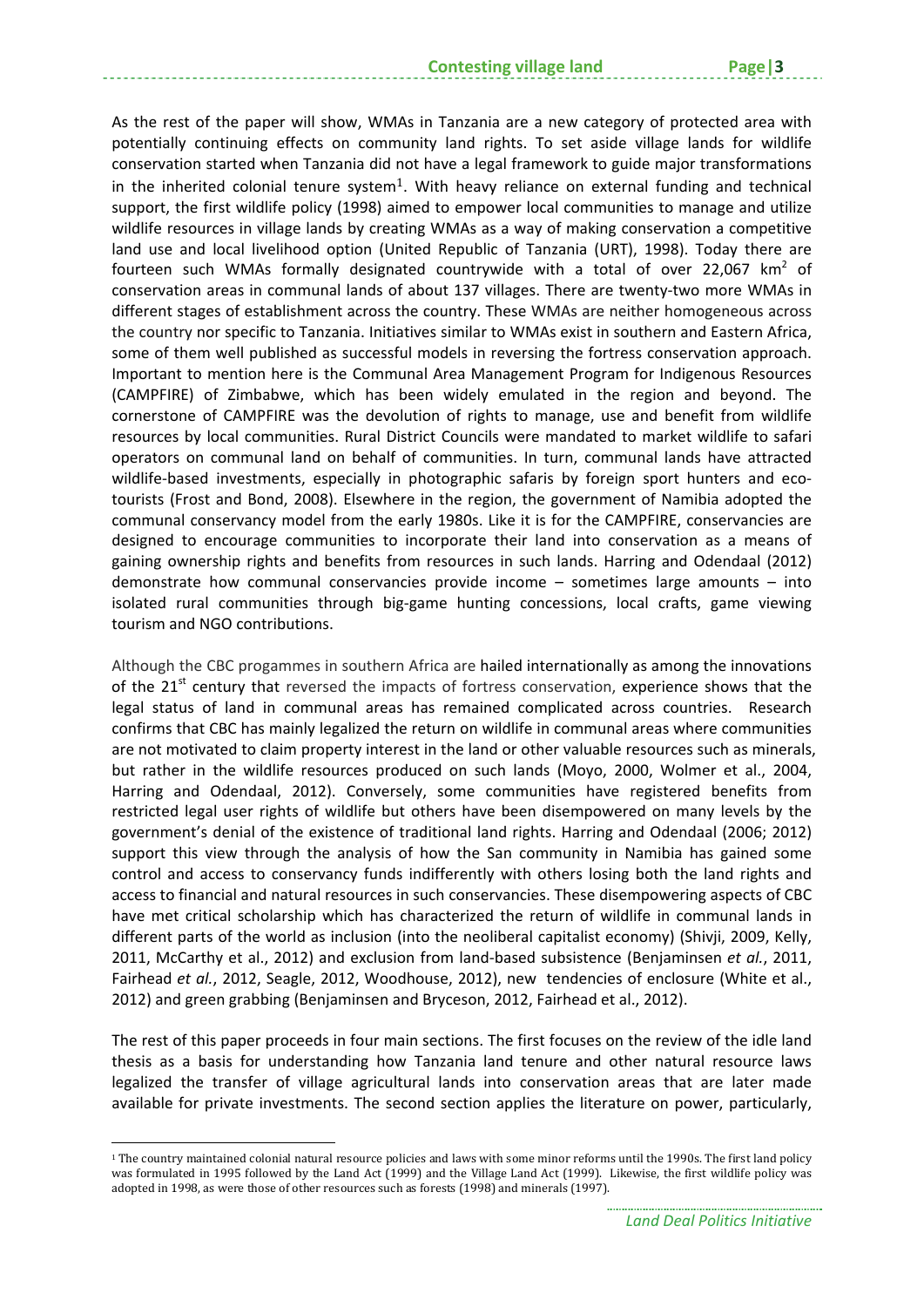Foucault's thesis on 'the subject and power' to provide nuanced explanations for the willing participation of villages in setting aside their lands for wildlife and why they may not have any basis for revolting. The third section uses an agreement signed by the private investors for the use of the Mbarang'andu WMA with no regard to the existence of the community legal wildlife user rights. The last section provides the conclusion.

## **2 The idle land thesis and Tanzania resource tenure**

The 'idle land' thesis which is used to characterize land as marginal, vacant, open or wasteland has recently dominated international debates and rationalized the transfer of rural landscapes into new frontiers of investments. However, the contemporary practices of land re-categorization and transfer are not new. Geisler (2012) associates them with an old doctrine*, terra nullius* (meaning the land of no one), which justified land annexation missions in the past. The *terra nullius* is reassert and reference is made anew to the low density of Africa's rural population, its land and labor under‐ utilization, tenure ambiguity and its 'arrested' civilization all to justify the current north‐south land relations (Geisler, 2012: 15). Accordingly, Nalepa and Bauer (2012) demonstrate how geospatial technologies such as remote sensing and Geographic Information Systems (GIS) have recently become useful tools for characterizing trucks of land in Africa as marginal, hence rendering them unsuitable for food crops and other competitive productive purposes. Although the characterization of marginality using geospatial technologies has proved ineffective in capturing the shifting character of what constitutes marginality in an economic sense, lands that are labeled marginal are made available for the production of bioenergy feedstock for export (Nalepa and Bauer, 2012).

Counter‐narratives of the idle land thesis provide mounting evidence to support that *terra nullius*, past and present, has ignored local indigenous tenures and property right dynamics (Hall 2011, Alden Wily, 2012, Cotula, 2012, Geisler, 2012). Since the assessment of land availability has mainly reflected the productivity, rather than the existence of traditional uses such as shifting cultivation and dry‐season grazing (Cotula et al., 2009, Shivji, 2009), land transfers in Africa have, almost without exception, involved squeezing of some existing customary rights, especially where investments target agricultural higher‐value lands (Willy, 2012, Cotula, 2009). The existing land uses and claims go unrecognized as land users are marginalized from formal land rights and access to the law and institutions (Cotula, 2012). It is noted, however, that most of the present land deals are legitimized albeit through legal manipulations (Willy, 2012). As African indebted governments agreed to the World Bank's structural adjustment conditions, they also consented to free up markets in land and create conducive environments for foreign land ownership and large-scale land-based investments. These conditions drove the land reforms of the 1990s. Among other things, new and modified laws provided for de facto expropriation of customary land rights by re‐defining most untitled (but traditionally occupied and used) lands, reinforcing that the state, by default, be their legal owner and by creating investment friendly promotion laws (Shivji, 1998, Alden Wily, 2011). Against this background, land tenure systems in Africa are fine‐tuned to support the ongoing transformation of rural landscapes.

In Tanzania, land trusteeship (as it is for wildlife and mineral resources) is granted to the President, while citizens are granted land occupancy rights. This makes it possible for the state to claim any lands within the villages which are not actively used. The Land Act of 1999 and the Village Land Act of 1999 are the principal laws that govern the use and management of land in urban areas and private estates and in villages respectively. The Land Act divides the land into three categories: *general*, *reserved* and *village land*. '*Reserved lands'* are defined as the land set aside for special purposes, including national parks, game reserves and forest reserves, which are established under different sectoral pieces of legislation (URT, 1999a). '*General lands'* are all public lands which are neither reserved nor in village lands (URT, 1999a) while '*village lands*' are the areas in which the boundaries have been demarcated as village land under any law or administrative procedure in force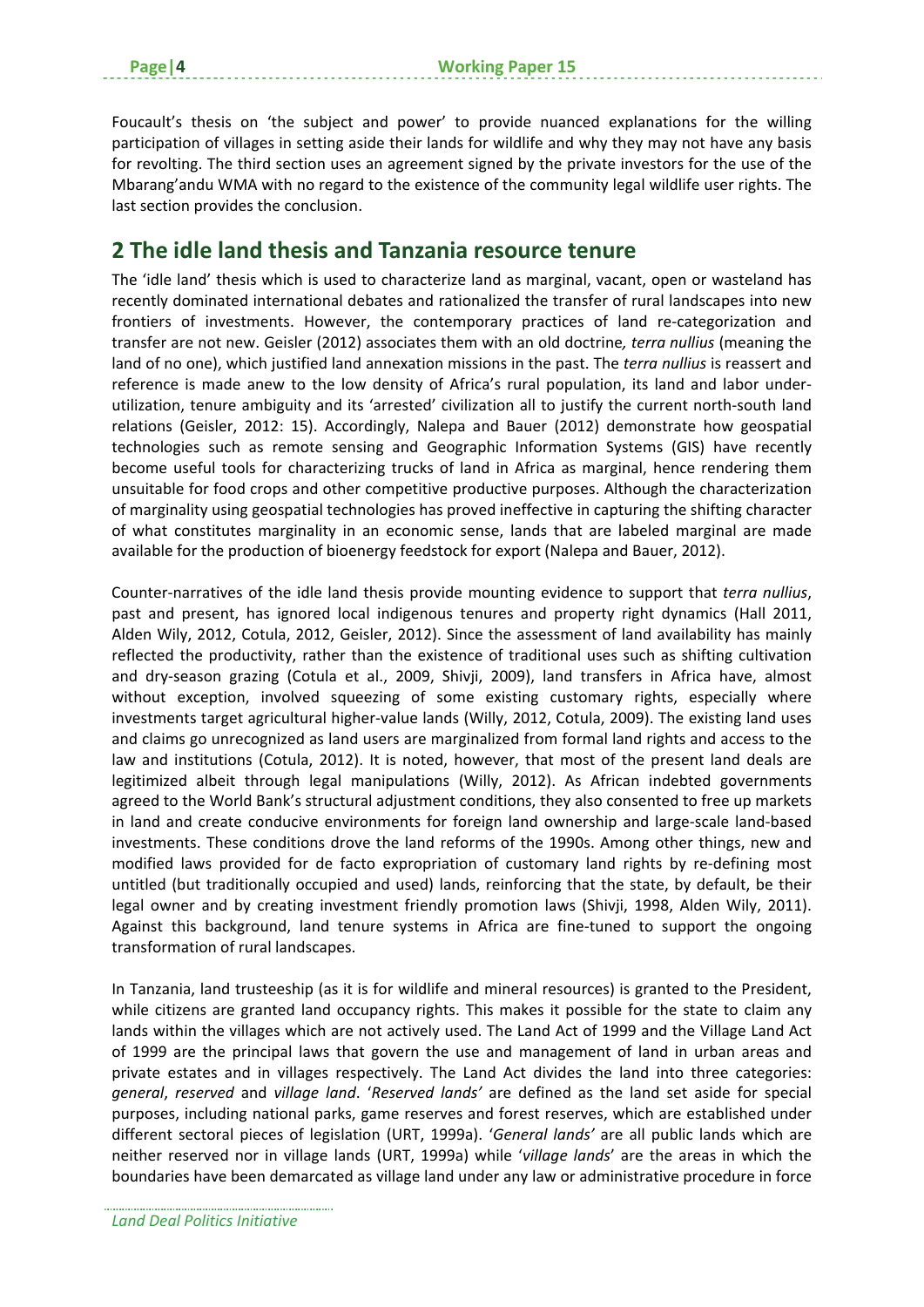(URT, 1999b). Section 8(1) of the Land Act empowers village councils to manage and administer land and by the virtue of section 8(4) of the Act, village councils can establish committees to advise and make recommendations on the management of its land. The Village Land Act reinforces the village council's responsibility for the management of village land (Section 8(1)). However, the Village Land Act empowers the President to redistribute land considered as open land. The act complies with Section 3(1) of the Land Act that seeks '*to ensure that land is used productively and that any use complies with the principles of sustainable development'*. Consequently, Section 4 (I) of the Village Land Act states that '*where the President is minded to transfer any area of village land to general or reserved land for public interest, he may direct the Minister to proceed in accordance with the provisions of this section'*. Section 4 (2) of the Act clarifies further that public interest in this case shall include '*investments of national interest'*.

The transfer of village land into conservation categories (such as WMAs and wildlife corridors) is justified in terms of its role in securing critical biodiversity habitats from misuse while also contributing to the economic empowerment of the communities. Using the provisions of the land laws, the MNRT‐WD published regulations and guidelines for the designation of WMAs in 2002. Detailed procedures for doing so starts with community awareness rising on economic costs and benefits of wildlife, the identification of village areas fit for wildlife, getting villager's consent through the village assemblies and the submission of applications to the ministry for approval of the designation of land of two or more villages as a WMA (URT, 2002). With the support of different donors and international conservation NGOs, villages adjacent to protected areas have been facilitated to implement these procedures across the country (for more details see Ramutsindela and Noe, 2012). Ultimately, the current wildlife act recognises WMAs as '*a means of effecting community‐based wildlife conservation outside core protected areas, which are used by local community members and within the village land*' (Section 31(1)) (URT, 2009: 31(1)).

Whereas the wildlife act provides for some wildlife user rights to the AAs that manage WMAs, mining is technically a restricted type of resource utilization in WMAs (URT, 2002). Mineral prospecting and mining are subjected to the current Mining Act (2010). As other laws, this act empowers the Minister for minerals to designate '*any vacant area*' as an area exclusively reserved for prospecting and mining operations, if he determines that it would be in the interest of the development of the mining industry in Tanzania (URT, 2010:20‐21). The law defines the vacant area as an area of land that is not the subject of mineral right, a processing area or a pending application for a mineral right (of which may include any area of the village). This has meant that mining licenses can be given for areas where people live and have customary rights to the land. Figure 1.2 confirms what this has meant for the case of Mbarang'andu. As pointed out earlier, the Mbarang'andu WMA (and other village areas) is leased to over ten mining companies for as far as the year 2016. The map shows how these mining concessions override pre-existing land uses including the WMA itself, settlements and farm plots of villagers.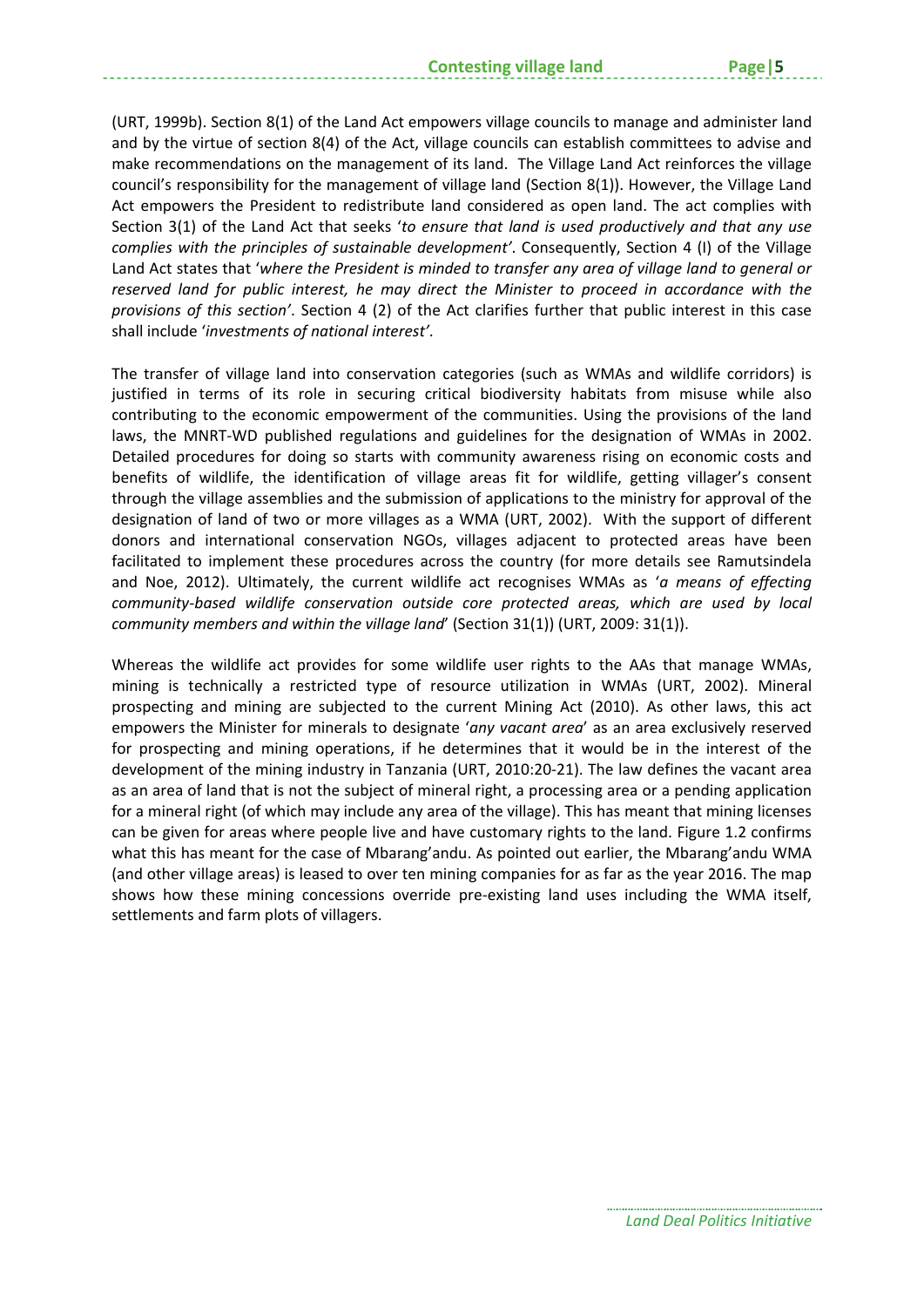

**Figure 2 Mining Concessions in Mbarang'andu WMA/hunting block**

Source of data: Ministry of Energy and Minerals, (2012)

The foregoing discussion underscores the use of the state power in framing market-led land deals in Africa as legitimate (Geisler, 2012). In conservation projects, the concept of market environmentalism is used to emphasize the ways in which the commodification of nature is a practical means of achieving sustainable development. This has made conservation-businessoriented partnerships increasingly popular with local communities integrated as partners who must contribute towards capital generation – mainly through releasing their land for conservation. It is argued, however, that nature commodification is a strategy of accumulation by dispossession which has required states to collude with capital to pillage nature and the commons (Harvey, 1996). Indeed, the current trend in redefining local land rights has often involved the transfer of such rights from the rural poor (or everyone including the poor) into the hands of the powerful (Castree, 2008, Kelly, 2011, Corson and MacDonald, 2012, Fairhead *et al.*, 2012).

## **3 Subjective power and the WMA regime**

Power is recognized as an important organizing concept in any social scientific inquiry. Michel Foucault's thesis on 'the subject and power' overstates the importance of analyzing power not as a plain oppression of the powerless by the powerful but the way it operates in day‐to‐day interactions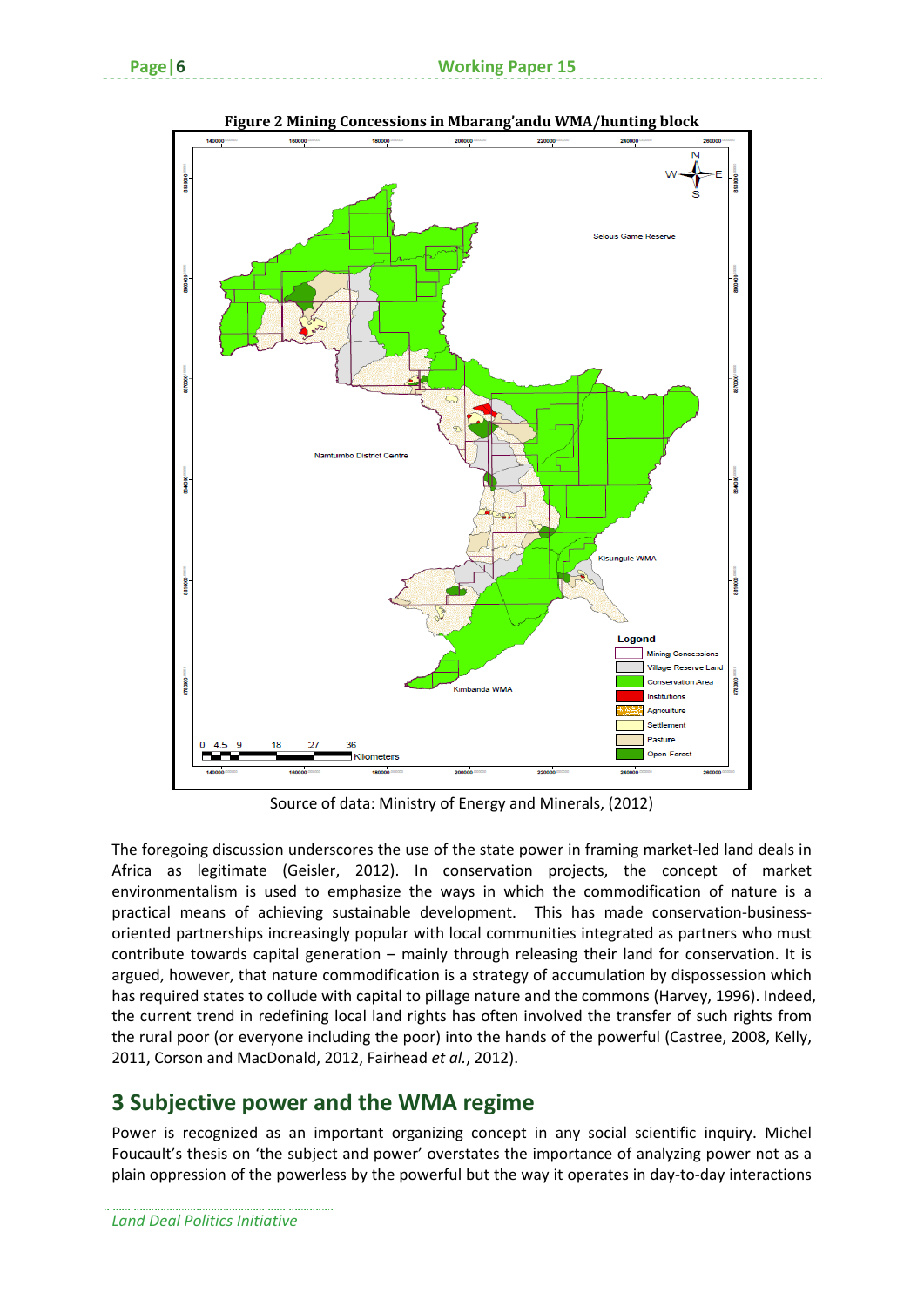between people and institutions and the extent to which individuals could be 'subjected' to the influence of power (Foucault, 1982). Subjective power is conceived as transformation capacity of human agency or the capacity of the actor to intervene in a series of events so as to alter their course (Schulz and Northridge, 2004). The subjectivist insight analyses how various institutions exert their power on groups and individuals, and how the latter affirm their own identity and resistance to the effects of power (Kepe et al., 2000). Accordingly, power applies itself to immediate everyday life which categorizes individuals, marks them by their own individuality, attaches them to their own identity, imposes a law of truth on them which they must recognize and which others have to recognize in them (Foucault, 1982: 781). This form of power makes individuals subjects. Two meanings of the word 'subject' are suggested; first, subjecting to someone else by control and dependence and, second, tying to his own identity by a conscience or self-knowledge. Both meanings suggest a form of power, which subjugates and makes subjects.

The subjective view of power is applied here to think through the process that solicits villager's participation and consent in setting aside large tracts of their land for conservation. Unlike in the previous section where the state exercises its powers to legalize village land transfers, subjective power is used in CBC to ensure long‐term support of community members in wildlife protection (Formo, 2010). This way of thinking encourages problematization of the concept of community empowerment which is an important aspect of the CBC. It is crucial to note that although Foucault's thesis is concerned less with the oppressive aspect of power but more with the resistance of those the power is exerted upon, Stewart (2001) as well as Schulz and Northridge (2004) warns that oppression and domination in relevant senses need neither to involve physical violence nor an overt threat. Instead, coercive power expresses itself in the ability of advantaged groups to shape the agenda of public debate and decision making in such a way that disadvantaged constituencies are denied a voice (Miraftab, 2004, Schulz and Northridge, 2004). At a deeper level, dominant groups can mold people's perceptions and preferences in such a way that they do not have any serious grievances. This power to shape people's thoughts and desires is considered the most effective kind of power; it preempts conflicts and even awareness of possible conflicts leading to the kind of oppression whose forms are systematically reproduced in major economic, political and cultural institutions (Young, 1990, Miraftab, 2004).

In the community development context, empowerment is variously defined but includes the creation of sustainable structures, processes and mechanism over which local communities have an increased degree of control, and from which they have a measurable impact on public and social policies affecting them (Craig, 2002). Accordingly, empowerment is the expansion of freedom of choice and action. However, based on some observable trends, studies have documented some cases of disempowerment as community empowerment practices have worked to handicap local communities in making decisions about their basic rights to land and its resources (see for example Ashley et al., 2002, Formo, 2010, Benjaminsen and Bryceson, 2012). It is therefore suggested that if the ultimate aim of community empowerment is truly to empower, then all roles undertaken in this guise must also be subjected to the lens of its opposite effects – that of disempowerment (Williams, 2004, Toomey, 2011). The sub‐section that follows applies this literature to show how the community empowerment practices in Mbarang'andu ended in subjecting villagers to environmental norms that transformed them into conservationists hence endorsing their land for wildlife protection.

#### **Making conservation subjects in Mbarang'andu**

Like in most other parts of the world, the science-policy discourse that produces scarcity and fear of loss of biodiversity was the basis for the introduction of CBC in Tanzania. Different studies established the increasing movement of wildlife in village lands and the rate at which these areas were losing their ecological importance (Beresford and Phillips, 2000, Kikoti, 2001, Mpanduji and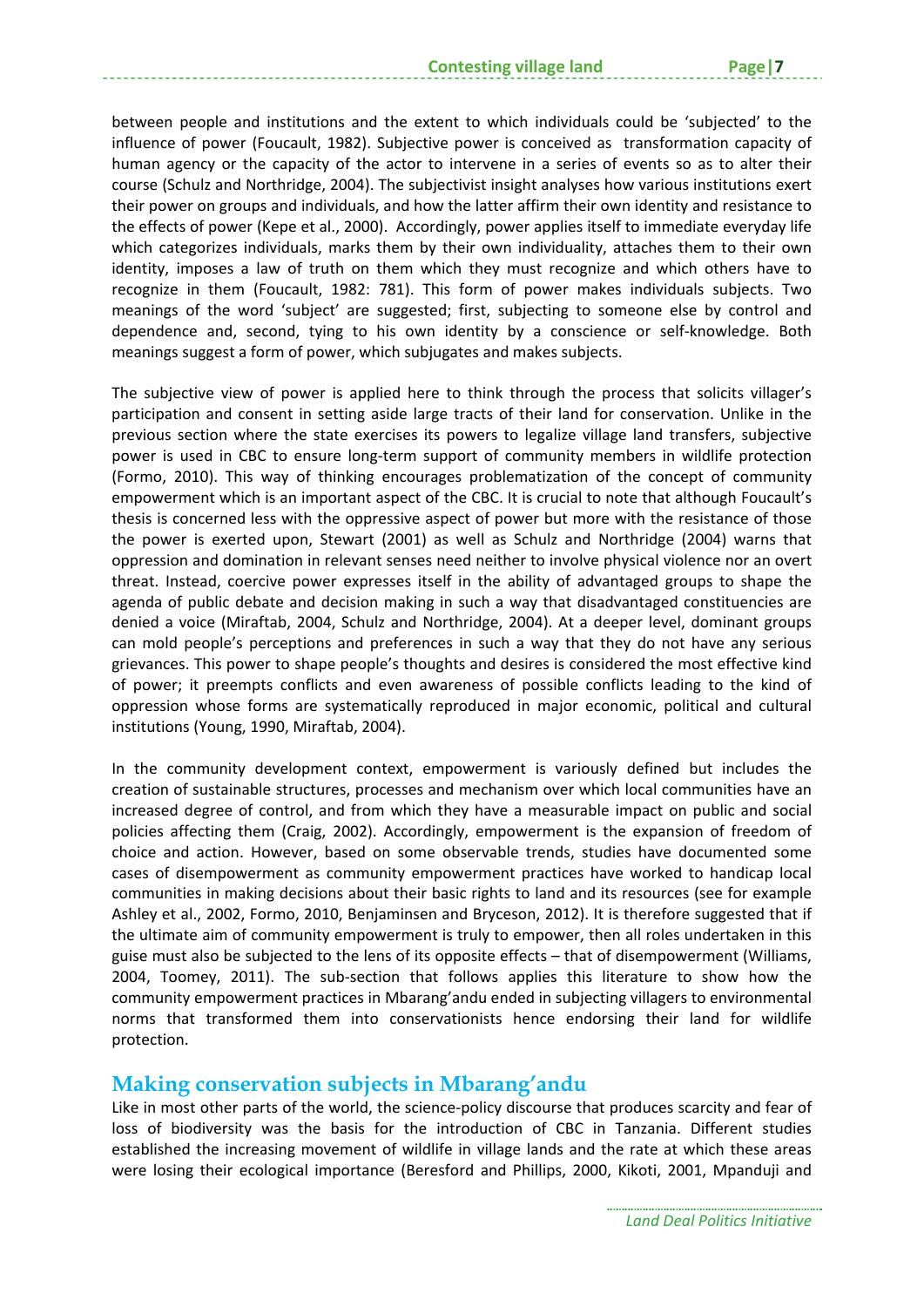Ngomello, 2007). In the case of the study area, the government in collaboration with the German Technical Agency (GTZ) introduced the Selous Conservation Program in villages that surround the Selous game reserve, hence the project name GTZ/Selous Conservation Program (hereafter the GTZ/SCP). The project ran between 1988 and 1998 with a particular focus on establishing wildlife buffer zones using village lands adjacent to the reserve (GTZ, 1998, Hahn, 2001, Junge, 2002). In the span of ten years, Mbarang'andu had become one of the first few pilot cases in the country where communities had accepted conservation as the main land use, even though crop farming remained the main livelihood activity. This study considers the GTZ/SCP as the starting point towards making conservation subjects. In demonstrating how subjection unfolded in Mbarang'andu, I use two aspects of the program: the village land use planning exercise and the success story of turning poachers into conservators.

## *3.1 Village land use planning*

Getting villages to accept wildlife conservation and participate in planning their land uses was crucial for putting 'unused' village lands under control without much resistance. With the guidance of GTZ/SCP, each village agreed to set aside its conservation area among other uses. According to the Mbarang'andu official files, village land use plans were carried out by villagers who endorsed that all areas five kilometers away from the village centre in all directions should be given for wildlife and forest conservation. Figure 1.3 is derived from land use planning for 2003-2013 that endorsed wildlife areas in the seven villages that form the WMA. Practically, the five kilometer radius would be an area for residence and farms and that was officially recorded as the border between conservation and other land uses. The figure confirms that wildlife and forest areas, which are combined to form wildlife habitats, occupy more than 90 percent of the total area in almost every village while agricultural land is only less than 10 percent. By early 2000, conservation areas of the seven villages had been merged to form a pilot wildlife reserve (currently confirmed as a WMA) (Mbarang'andu, 2003). As the data indicates, 84 percent of the total land is firmly put under conservation against 9.5 percent for agriculture and 6.3 percent for residence and other community uses.



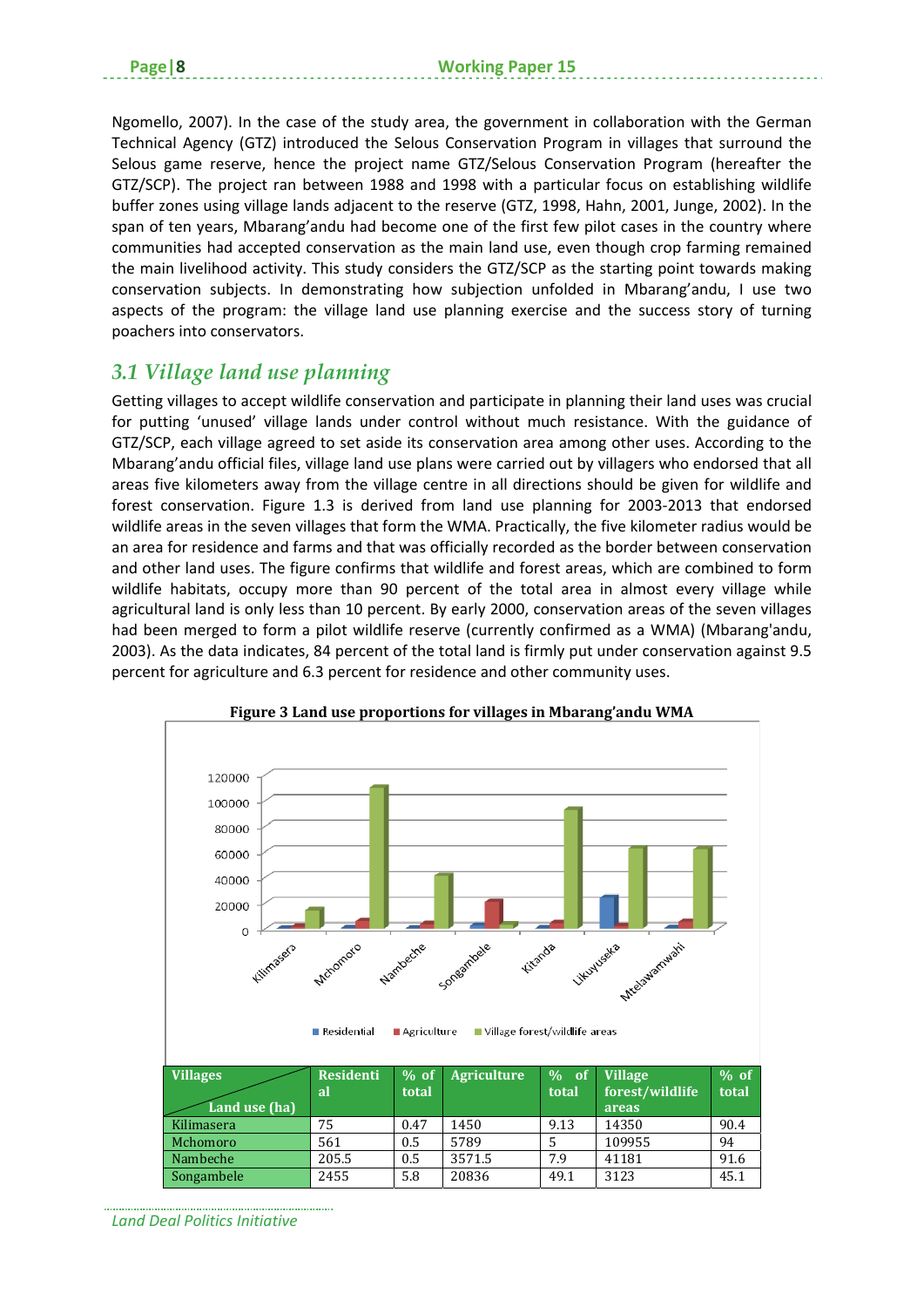| Kitanda      | 378.7   | 0.4  | 4275    | 4.4     | 92688  | 95.2 |
|--------------|---------|------|---------|---------|--------|------|
| Likuvuseka   | 24251.6 | 27.3 | 2156    | 2.4     | 62485  | 70.3 |
| Mtelawamwahi | 642.5   |      | 5216    | 77<br>. | 61685  | 91.3 |
| <b>Total</b> | 28569.3 | 6.3  | 43293.5 | 9.5     | 385468 | 84.2 |

**Source of data:** Mbarang'andu (2003): Village land use plans (2003–2013)

An earlier study that involved village elders who participated in land use planning documented villagers' complains and disappointments that the aim of planning and its long‐term implications were not clearly communicated. As captured in the quotation below, these villagers complain that the five kilometers radius is by no means enough for the present and future human needs because both the human and wildlife populations are growing:

*'...we did not know how that could soon affect us… Wahifadhi (GTZ/SCP conservationists) came* and asked us indirectly... how many miles do you walk to your farm? Most of us said five without *knowing why we were asked. The five miles are now set as borders for agriculture and wildlife in every direction… wildlife postings were put everywhere around the village and these were included in their maps. We remain a small island in an animal ocean. As we speak, animals are everywhere in these farms because we invited them and they do not know these borders. Surprisingly, conservationists are not bothered about our safety and the crops…'*

Noe, 2009: 181

During this study, a group discussion with members of Mchomoro village council confirmed their participation in setting aside land for conservation but expressed how land scarcity for crop cultivation has recently become their major livelihood threat:

*'…yes we participated and willingly gave our land for conservation. There are good things about* it but we did not know that these decisions would become a law. We gave more than 70 percent of our land to wildlife and this village contributed more than any of the seven... if anyone is to help us, let that person carve out a piece of land for agriculture... there are no prospects for these *animals to feed our children' .*

Interview, Mchomoro village council, 28/6/2012)

Although few community members realize the WMA land use conflict as a future predicament, others consider it as something they could legally break should they not benefit. Yet, the registration of the Mbarang'andu CBO is accompanied by the certificate of incorporation under the Trustee's Incorporation Ordinance (Chapter 375) which states that; *firstly, such body corporate (Mbarangandu CBO) shall not, without obtaining consent from the Administrator General of Trustees in writing, acquire any estate or interest in land. Secondly, such body corporate shall not, without consent, use* or permit use of any land vested in it otherwise than in direct fulfillment of the trust for which the *body corporate was established*. This section of the certificate confirms that the land set aside as WMA shall not be influenced by village needs anymore and that it is a permanent and irrevocable change in land tenure.

### *3.2 Turning poachers into conservators*

Precisely in 1995, the first and so far the only Community‐Based Conservation Training Centre (CBCTC) in the country was established in Likuyu village. The main objective of the center was to equip villagers with basic knowledge and skills on wildlife conservation and the laws governing the practices. The centre targeted leaders of the surrounding villages, members of village natural resource committees and youth who were to become village game scouts. The scouts were particularly prepared to ensure effective control of illegal wildlife use, protection of people and property and by implication, the use of arms and ammunitions. Overall, the CBCTC trained over 300 game scouts and members of environmental committee from around the villages who took primary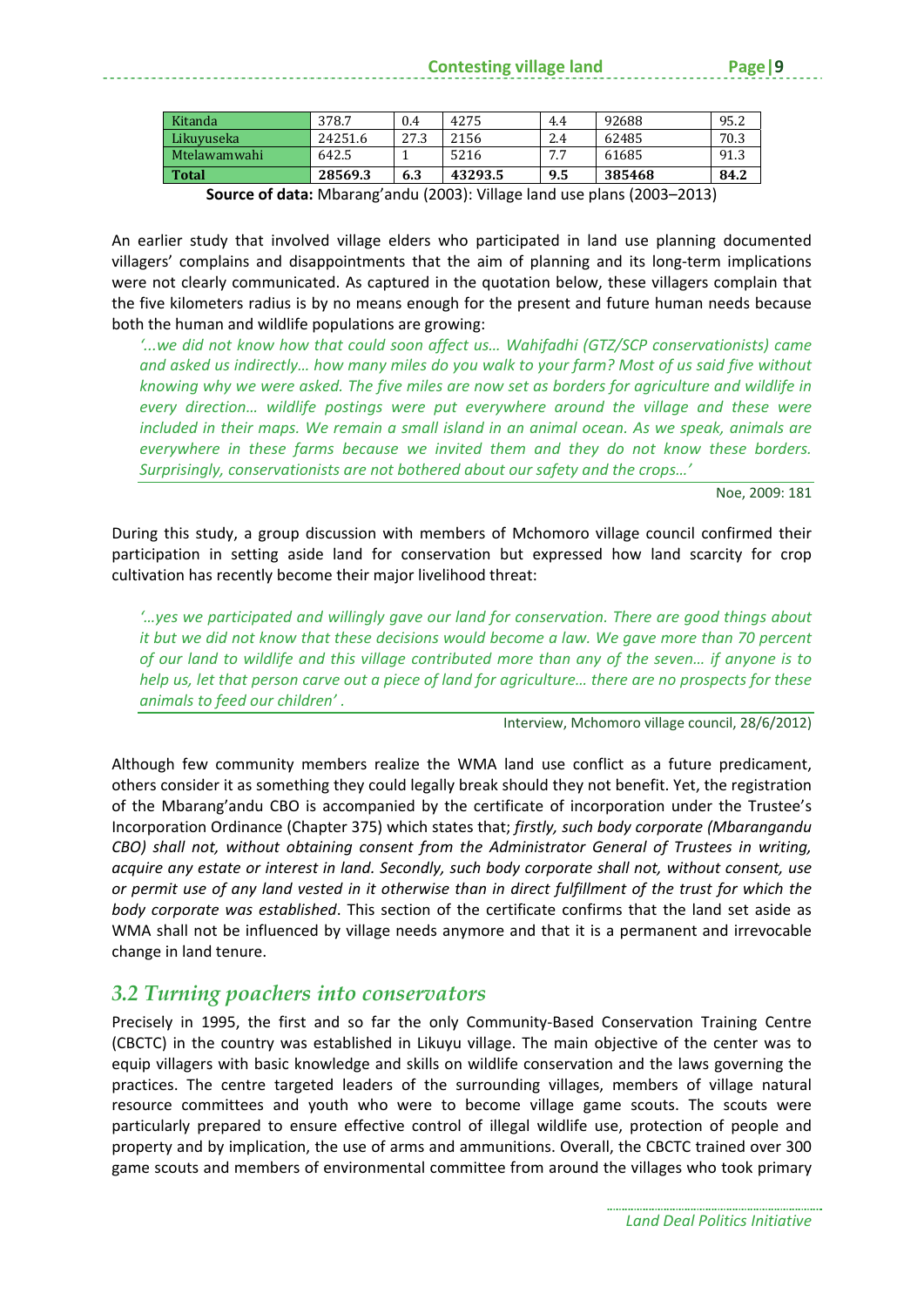responsibility for monitoring wildlife in village lands (Baldus et al., 1994). Upon being instructed and equipped, scouts conducted patrols that led to the arrest of traditional hunters/poachers and confiscation of their weapons. Methods used in confiscation varied from fearful surrender and incentives that were provided to community members who facilitated the identification of poachers.

Conceptually, community members were not forced but persuaded to embrace conservation. In this case there cannot be any direct claims for a dominating relationship, hence possible resistances are preempted. Yet, subjecting people to limited options was to make them to either be friends or enemies of conservation at a time when almost every household had a game scout or a member of village environmental committee. Whereas today the CBCTC celebrates a successful creation of a large conservation army (Pers. comm., 3/6/2012), game scouts are disappointed that there is neither formal employment offered by the government, nor do they qualify for jobs outside their communal areas. Little did they know that the center aimed to cater to local demands and not, for that matter, encourage formal certification, which could promote labor outflow (Interview, Principle of CBCTC, 29/5/2012). Hence, village game scouts become a '*willing submissive workforce'*. Even though this workforce is still working on a voluntary basis, the prospects that the AA will generate enough money to cater for the salaries seem remote, which has caused some unrest among the scouts and the community at large.

The foregoing discussion points to the efforts made to change behavior of individuals and local institutions, which in the empowerment discourse are considered a prerequisite for sustainable development (Kepe et al., 2000, Dobson, 2007). In the context of this paper, however, these moves constitute a clear attempt to discipline local communities by instilling new norms of environmental conduct and constructing a new subjectivity based on environmental citizenship (Darier, 1996, Formo, 2010). Once in place, WMAs have proved to be contested spaces where rights and interests of investors override those of the local communities. Using a deal signed by the hunting and mining investors, the following section demonstrates how the WMA is currently a contested space far from the reach of the community.

## **4 Uranium and sport hunting deal: the friendly foes of Mbarang'andu**

It is to be recalled that the field work was conducted at the time when the government had leased the WMA as a block for sport hunting to the GFT (2009/2012), but also granted wildlife user rights to the Mbarang'andu AA (2010/2013). In addition, over ten mining companies were given prospecting and mining licenses of the same area for up to the year 2016. Of these mining companies three had ongoing activities in the area. These are Frontier Resources Ltd, Uranium Resources PLC (URA) and Western Metals Ltd (WMTL). These concessions are clearly conflicting, not only because they are granted for the same piece of land, but also due to the nature of land use incompatibility. For the Mbarang'andu AA, leaders are caught up unprepared as the certificate of user rights expires unutilized due to the conflicting rights. The words of secretary general of the AA capture this confusion and the resulting tensions on the ground,

*'…this certificate is toothless; it does not give us rights over those already given to the investors.* For these three years, we have user rights that we cannot use because the area is a hunting block *for the investor. We do not know where the government is taking us…'* 

Interview, 30/6/2012

In March  $23<sup>rd</sup>$  2007 private investors signed an agreement to cooperate in undertaking their activities in Mbarang'andu property. Precisely, two mining companies (URA and WMTL and their successors and assigns) pays the GFT to access the property (from  $1<sup>st</sup>$  January – 30 June for two years)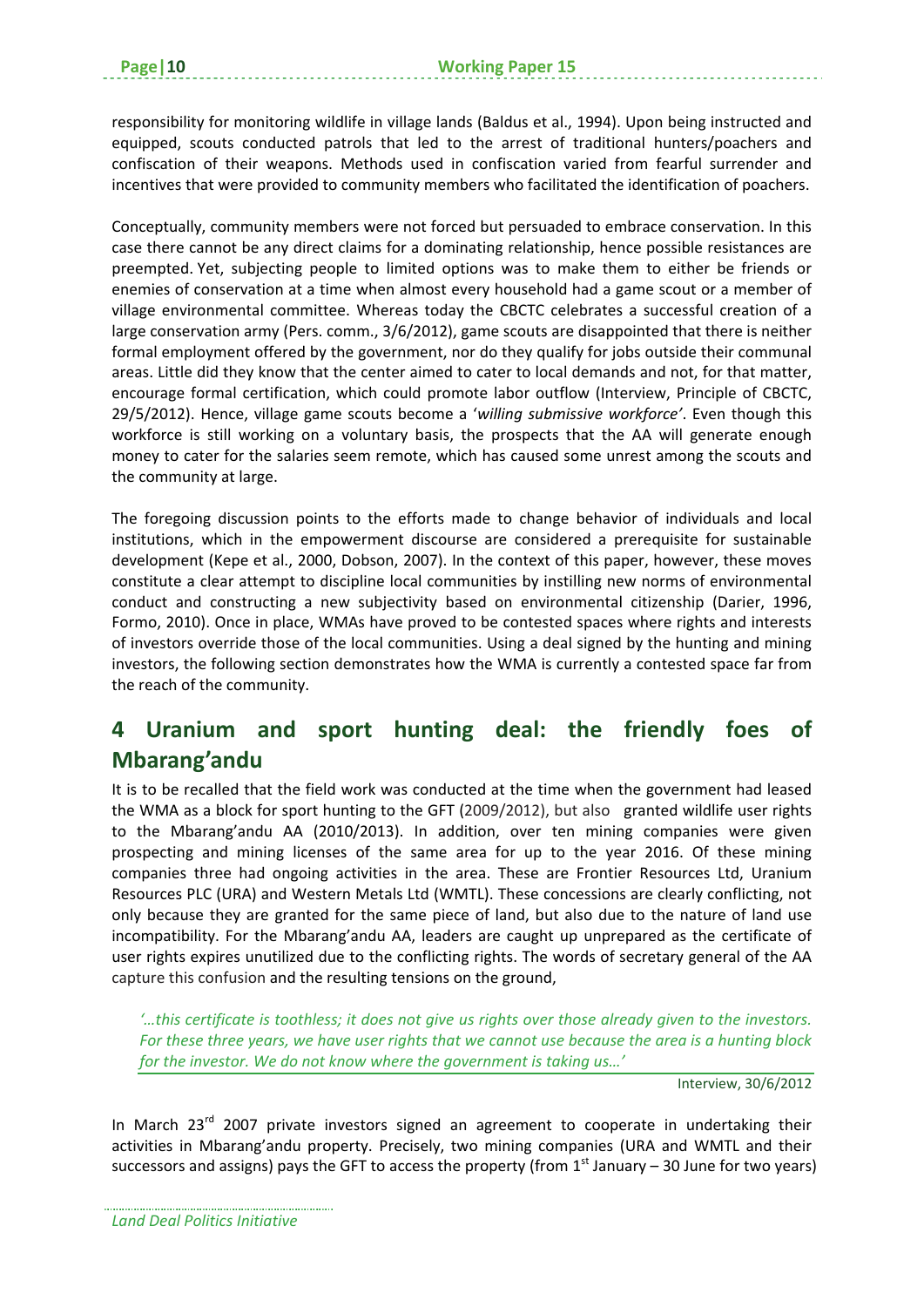and to compensate for any loss of business due to the mining operations. Table 1.1 summarizes some clauses of the agreement that are relevant for this discussion.

| Table 1 Payment agreement for subleasing the Mbarang'andu property |  |
|--------------------------------------------------------------------|--|
|                                                                    |  |

| i.   | The URA/WMTL agrees to pay the GFT a sum of USD six million (6,000,000) in      |
|------|---------------------------------------------------------------------------------|
|      | two equal installments, the first being upon the commencement date of           |
|      | production of uranium on block PLR3185/2005                                     |
| ii.  | The URA/WMTL shall make a one-off payment to the GFT of USD two hundred         |
|      | and fifty thousand (250,000) upon defining its economic deposit within the      |
|      | prospecting license and upon securing funding to develop a commercial mining    |
|      | operation                                                                       |
| iii. | The URA/WMTL shall pay an annual amount of USD fifty five thousand              |
|      | (55,000) to the GFT as compensation for all loss of business and inconveniences |
|      | incurred as a result of disruption to it, the clients and business              |
| iv.  | The URA/WMTL shall fund an annual sum of USD ten thousand (10,000) each         |
|      | year to be distributed to the local communities who will be affected by the     |
|      | mining activities. The sum shall be distributed as agreed by the companies in   |
|      | their joint name-later agreed to be the 'Friends of Mbarang' andu'              |

Even though the certificate of user rights (No. 00000567) granted to the Mbarang'andu AA is a legal document, the AA is not party to the above deal. The agreement provides evidence for the exchange of millions of dollars between private investors and, by any standards, an overly low amount for the community. Whereas the legality of sub-letting the block for uranium mining in village land is debatable, questions arise on the role of the government in creating conditions for conflicts and community oppression. In the meantime, the investors are masking the oppression and counteracting possible resistance by calling themselves the '*Friends of Mbarang'andu',* the name that has become a locus of high level corruption involving government officials and local elites. There are two examples that suggest acts of corruption; the first involves the chairperson of the Friends of Mbarang'andu, also the Managing Director of the GFT – Dr. Moshen Shein – who promised to the Mbarang'andu AA a one‐off cheque of USD 62,000) in November 2011. In addition to the cheque, he delivered a tractor and a truck to aid anti-poaching activities of the AA. Even though this could be part of the amount agreed upon in the agreement in 2007, the AA had neither accessed it nor used the tractor/truck because these were to be handed over officially in the presence of the Minister of Natural Resources and Tourism and with sufficient media coverage (Pers. Comm., Anonymous, 29/5/2012). The sudden cabinet reshuffle in May 2012 interfered with this plan, hence the un-ceremonial handing over on the 10<sup>th</sup> June 2010 (*Daily News*, 11/6/2012 ). Obviously, the publicity was to suppress any opposition from the AA and villagers, particularly on block allocation decisions.

The second example of acts of corruption implicates the Namtumbo Ward Councilor, who is claimed to have received financial support from the hunting investor for the recent election campaigns that came just ahead of the meetings that discussed wildlife‐based investors for the coming hunting block allocations (2013‐2018). Although unlawful, the Councilor serves in the central committee of the Mbarang'andu AA as a treasurer. This has assured the outgoing investor an influential position in the decisions made by the AA on the investments (Interview, anonymous informant, 2/6/2012). Indeed, of all the hunting blocks that were advertised on the  $13<sup>th</sup>$  May 2012, the Mbarang'andu Open Area was not in the list because the decision had been made internally that the outgoing investor would be retained (*Daily News*, 15/6/2012). This decision does not only obstruct the AA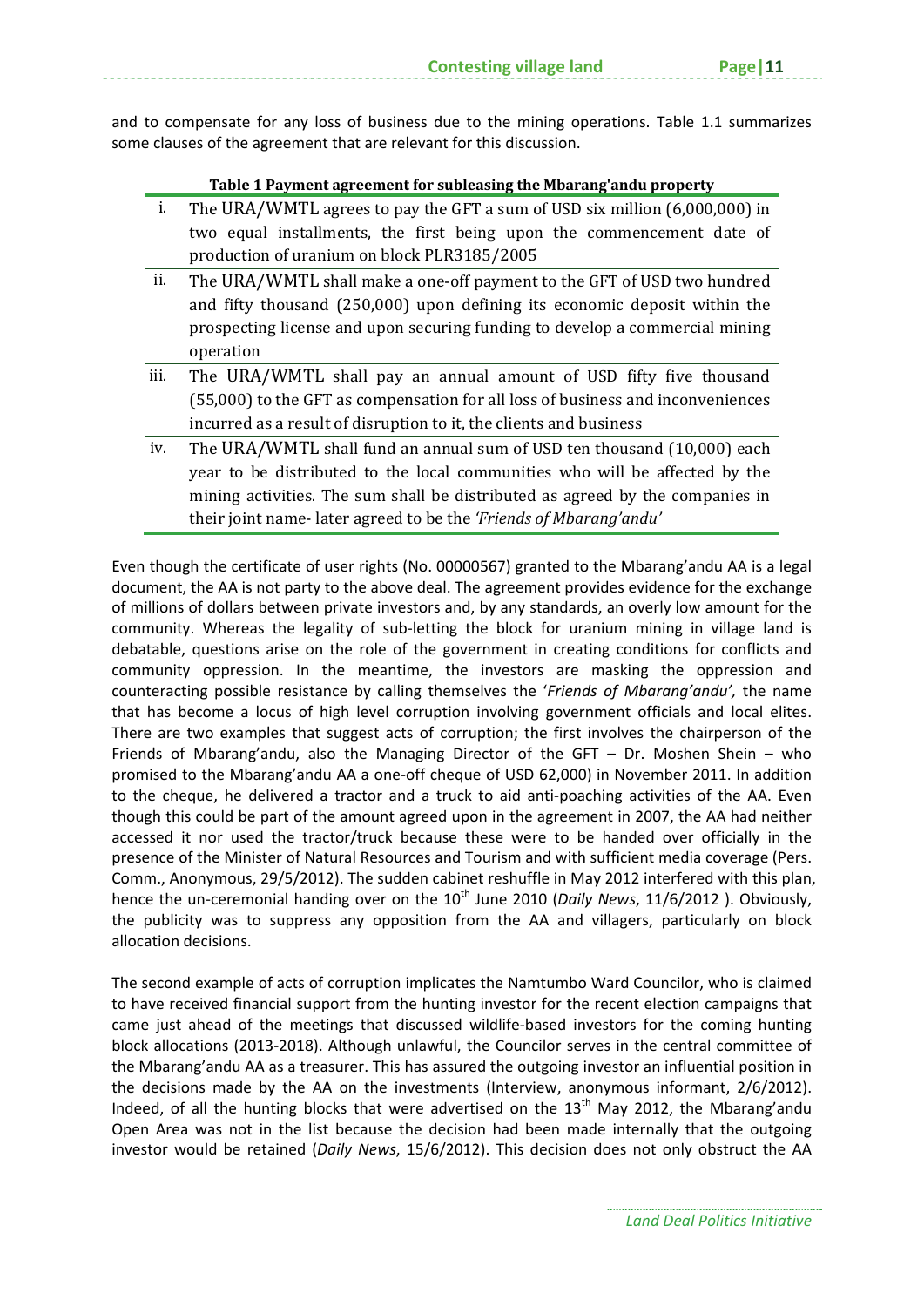from getting an investor of their choice but also breaches the procurement procedures for investments in WMAs.

Different respondents held different views when asked about the future of the people of Mbarang'andu. On the one hand, villagers share their concerns that uranium sites in the WMA are using heavy machines and chemicals that cause disturbances and force animals to seek refugee outside their areas, hence intensifying the already existing human‐wildlife conflicts. It is also clear to the villagers that some livelihood activities, such as beekeeping, which were introduced together with CBC, are no longer viable due to the health threats from uranium mining in the vicinity. On the other hand, concerns for the ecological implications of the ongoing activities are also shared by district officials and experts, especially those facilitating the establishment of the Selous‐Niassa wildlife corridor. The following interview clips summarizes these concerns;

*'The future of conservation is blinking as that of the people. Look at it this way… ADAP2 left because uranium makes beekeeping unsafe. The same logic should apply to the people who depend on these forests for food and water. It is not a secret… mining experts have clearly communicated about these health impacts'.*

Pers. Comm., Anonymous, 29/5/2012

*'…but how can every project be accepted regardless of potential conflicts with others? The government accepted wildlife protection, then Uranium mining (and its infrastructure requirements) and also agricultural promotion in the same area'?*

Interview, Paul Anspach, 30/5/2012

This section points to the importance of subjective power in creating conservation subjects and transforming village lands into corporate properties. Clearly, the wildlife policy objective of empowering communities to have full mandate over wildlife and to benefit from conservation efforts in their lands is self‐defeating and it ignores the progress of events in other internal sectors of the economy and the general global rush for land and other resources. In particular, the mining law lacks complete recognition of WMAs, which pre‐empts any possibility for negotiations for community rights to minerals in such areas. In other words, the empowerment process that entailed creating WMAs did not temper with mineral resources. Hence mineral speculators and exploration companies have no legal obligations to community development. It is this legal pluralism that has subjected already poor and displaced communities to the harsh realities of not only losing their basic livelihood asserts, but also rights to a safe environment<sup>3</sup>.

### **5 Conclusion**

This paper has demonstrated how village lands in Tanzania are subject to a complex legal framework that recognizes the existence of vacant land and its use as deemed right. The acquisition of vacant land from village councils and their utilization for different purposes such as wildlife conservation has meant an irrevocable change of village land tenure. The establishment of WMAs as new protected areas in village lands has inevitably created new institutions and altered the geometry of power – strengthening access and control of village lands by the government and private investors (who are often foreign to the community) and local elites while limiting the same by the local communities. For this reason, this paper endorses the view that WMAs are new conservation enclosures and a form of green grabbing. As Corson and MacDonald (2012) observe, conservation

<sup>&</sup>lt;sup>2</sup>ADAP is an NGO that supported beekeeping as a livelihood activity in the WMA prior to the uranium discoveries<br><sup>3</sup> Although this paper did not touch on human impacts of the ongoing uranium mining, health risks of radioac are overly underplayed.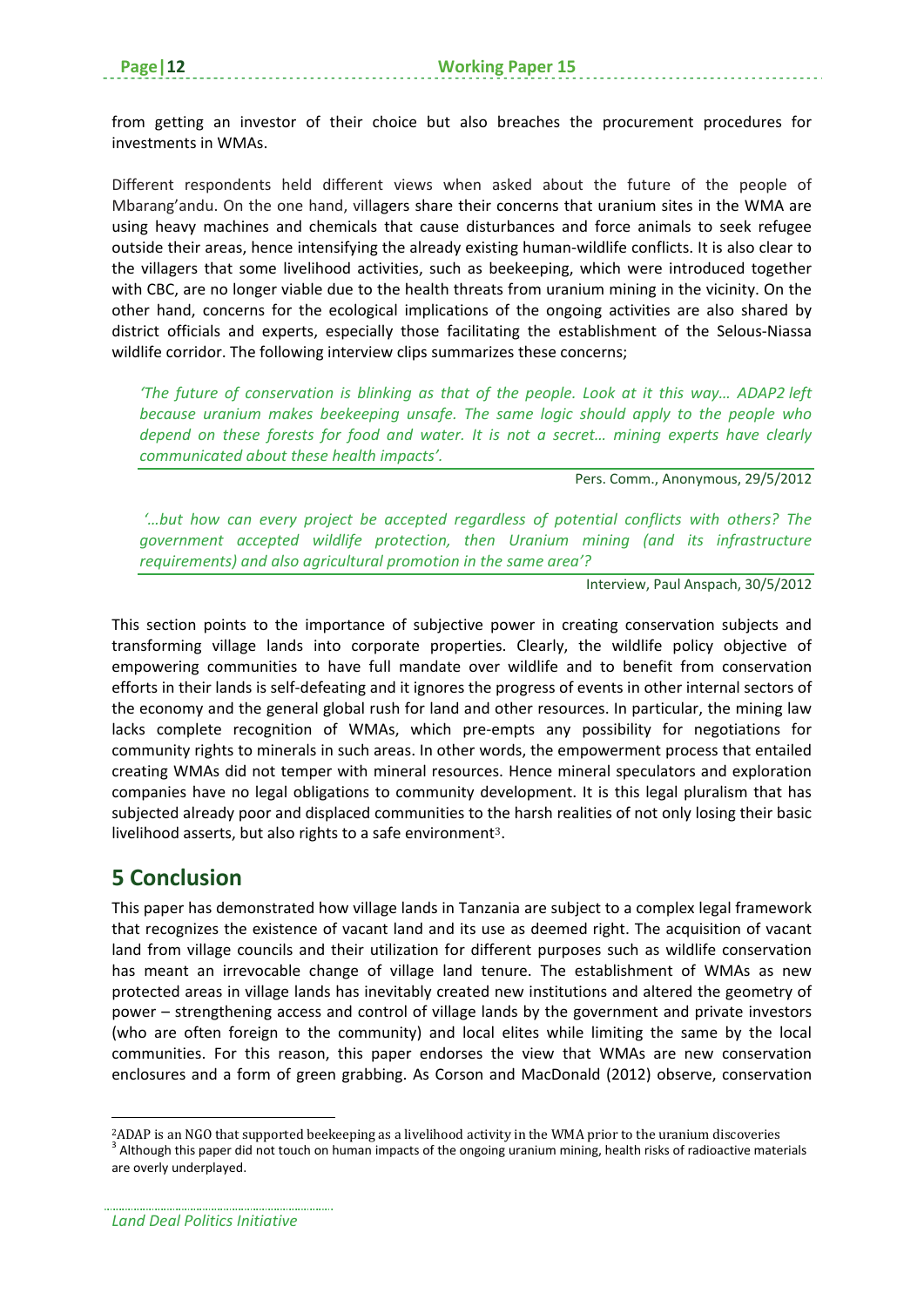enclosures have not only entailed physical land grabs, but also the privatization of rights to nature. Although WMAs and their impacts are not homogeneous across the country, the process that establishes them is generic and it is potentially a vehicle through which more rural lands will be made available for various kinds of land‐based investments in Tanzania.

## **References**

- **1.** Ashley, C., Mdoe, N. & Reynolds, L. (2002) Rethinking wildlife for livelihoods and diversification in rural Tanzania: a case study from northern Selous. *Livelihoods and Diversification Directions Explored by Research (LADDER), Working Paper No.15*. Norwich, University of East Anglia.
- **2.** Baldus, R., Krischke, H., Lyamuya, V. & Ndunguru, I. (1994) People and wildlife: experiences from Tanzania. *Selous Conservation Programme Discussion Paper No. 16.* Dar es Salaam.
- **3.** Benjaminsen, T. & Bryceson, I. (2012) Conservation, green/blue grabbing and accumulation by dispossession in Tanzania. *Journal of Peasant Studies,* 39**,** 335‐355.
- **4.** Benjaminsen, T., Bryceson, I., Maganga, F. & Refseth, T. (2011) Conservation and Land Grabbing in Tanzania. *Global Land Grabbing.* Institute of Development Studies, University of Sussex.
- **5.** Beresford, M. & Phillips, A. (2000) Protected landscapes: a conservation model for the 21st century. *The George Wright Forum,* 17**,** 15‐26.
- **6.** Castree, N. (2008) Neoliberalising nature: processes, effects, and evaluations. *Environment and Planning A,* 40**,** 153‐173.
- **7.** Corson, C. & MacDonald, K. (2012) Enclosing the global commons: the convention on biological diversity and green grabbing. *ournal of Peasant Studies,* 39**,** 263‐283.
- **8.** Cotula, L. (2012) The international political economy of the global land rush: A critical appraisal of trends, scale, geography and drivers. *Journal of Peasant Studies,* 3‐4**,** 649‐680.
- **9.** Cotula, L., Vermeulen, S., Leonard, R. & Keeley, J. (2009) *Land grab or development opportunity? Agricultural investment and international land deals in Africa,* London, IIED/FAO/IFAD.
- **10.** Craig, G. (2002) Towards the measurement of empowerment: The evaluation of community development. *Journal of the Community Development Society* 33 124‐146.
- **11.** *Daily News* (11/6/2012 ) Three Firms Support Projects in Namtumbo. Dar es Salaam.
- **12.** Darier, E. (1996) Environmental governmentality: the case of Canada's green plan. *Environmental Politics,* 5**,** 585‐606.
- **13.** Dobson, A. (2007) Environmental citizenship: towards sustainable development. *Journal of Sustainable Development,* 15**,** 276–285.
- **14.** Fairhead, J., Leach, M. & Scoones, I. (2012) Green Grabbing: a new appropriation of nature? *Journal of Peasant Studies,* 39**,** 237‐261.
- **15.** Formo, R. (2010) Power and subjectivation: the political ecology of Tanzania's Wildlife Management Areas. Norway, Norwegian University of Life Science.
- **16.** Foucault, M. (1982) The Subject and Power. *Critical Inquiry,* 8**,** 777‐795.
- **17.** Frost, P. & Bond, I. (2008) The CAMPFIRE programme in Zimbabwe: Payments for wildlife services. *Ecological Economics,* 65**,** 776‐787.
- **18.** Geisler, C. (2012) New terra nullius narratives and the gentrification of Africa's 'empty lands'. *American Sociological Association,* XVIII**,** 15‐29.
- **19.** GTZ (1998) Selous conservation program. *Report on the Internal Evaluation of Project PN 95.2079.2*. Dar es Salaam, Wildlife Division and GTZ.
- **20.** Hahn, R. (2001) Expert meeting of GTZ/Selous conservation program/GEF/UNDP, 20 April. Dar es Salaam.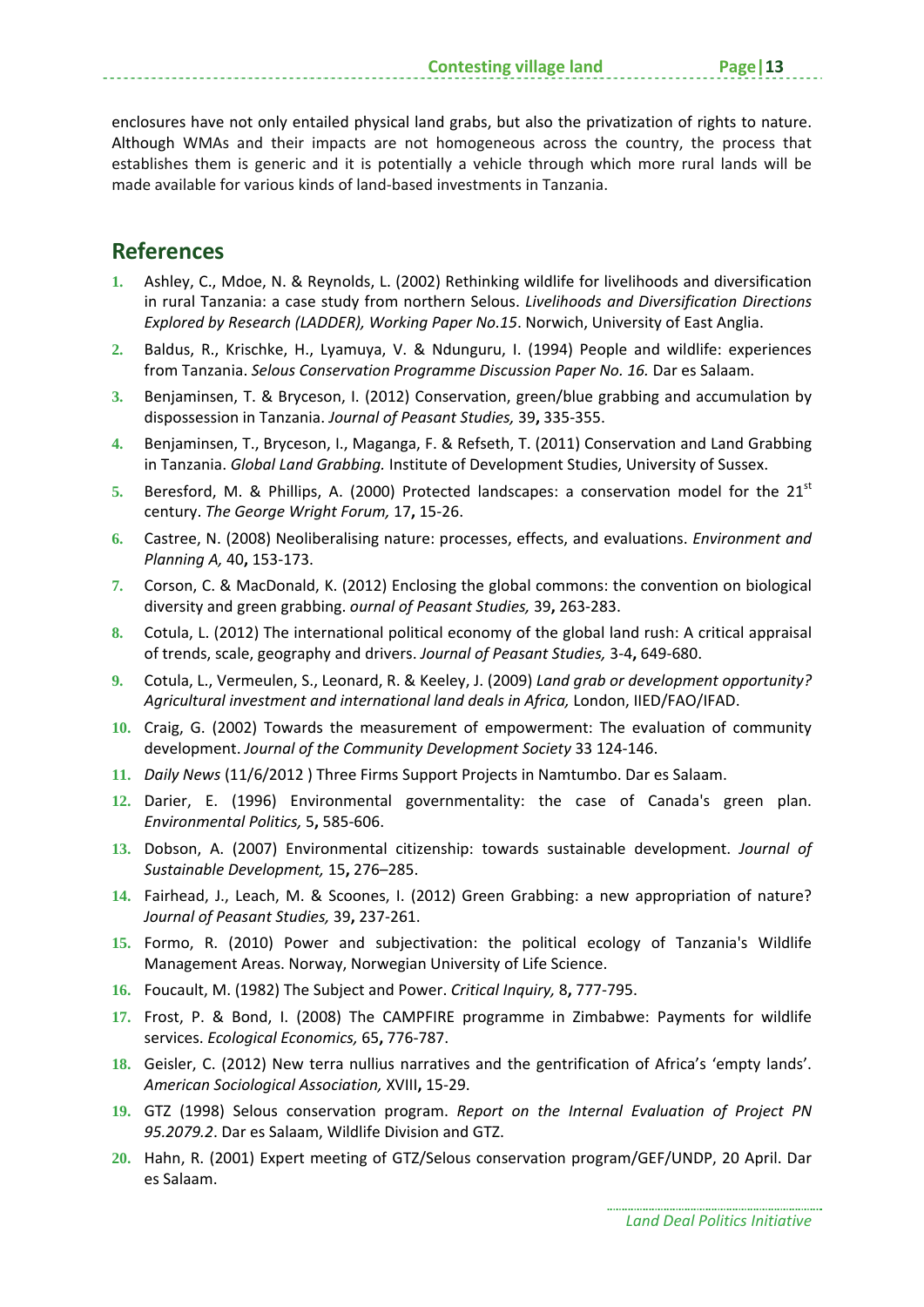- **21.** Hall , R. (2011) Land grabbing in Southern Africa: the many faces of the investor rush. *Review of African Political Economy,* 38**,** 193‐214.
- **22.** Harring, S. & Odendaal, W. (2012) *"God stopped making land!" Land Rights, Conflict and Law in Namibia's Caprivi Region,* Windhock, Legal Assistance Centre.
- **23.** Harvey, D. (1996) *Justice, Nature and the Geography of Difference,* Oxford, Blackwell.
- **24.** Junge, H. (2002) Decentralization and community‐based natural resource management in Tanzania. The case of local governance and community‐based conservation in districts around Selous game reserve. *Tanzania Wildlife Paper No. 32.* Dar es Salaam, Wildlife Division/GTZ Wildlife Programme.
- **25.** Kelly, A. (2011) Conservation practice as primitive accumulation. *Journal of Peasant Studies,* 38**,** 683‐701.
- **26.** Kepe, T., Cousins, B. & Turner, S. (2000) Resource tenure and power relations in community wildlife Contexts: The case of the mkambati area on the wild coast of south africa. London, IIED
- **27.** Kikoti, A. (2001) Elephant constraints and opportunities in west Kilimanjaro, Tanzania. *Unpublished Masters Thesis.* Aberstywitch, University of Wales.
- **28.** Mbarang'andu (2003) Mpango wa Kanda wa Usimamizi wa Rasilimali Ndani ya Eneo la Jumuia 2003‐2013. Namtumbo.
- **29.** McCarthy, J., Vel, J. & Afiff, S. (2012) Trajectories of land acquisition and enclosure: development schemes, virtual land grabs, and green acquisitions in Indonesia's Outer Islands. *Journal of Peasant Studies,* 39**,** 521‐549.
- **30.** *Mining review* (28/10/2011) World‐class uranium deposit in Tanzania *Mining review.*
- **31.** Miraftab, F. (2004) Making Neo‐liberal Governance: The Disempowering Work of Empowerment. *International Planning Studies,* 9**,** 239‐259.
- **32.** Moyo, S. (2000) The political economy of land acquisition and redistribution in Zimbabwe, 1990‐ 1999. *Journal of Southern African Studies,* 26**,** 5‐28.
- **33.** Mpanduji, D. & Ngomello, K. (2007) Elephant movements and home range determinations using GPS/ARGOS satellites and GIS programme: implication to conservation in southern Tanzania. *Paper Presented at the 6th TAWIRI Annual Scientific Conference (3‐6 December).* Arusha.
- **34.** Nalepa, R. & Bauer, D. (2012) Marginal lands: the role of remote sensing in constructing landscapes for agrofuel development. *Journal of Peasant Studies,* 39**,** 403‐422.
- **35.** Noe, C. (2009) Bioregional planning in southeastern Tanzania: the Selous‐Niassa corridor as a prism for transfrontier conservation areas. Cape Town, Unpublished PhD thesis, University of Cape Town.
- **36.** Ramutsindela, R. & Noe, C. (2012) Scalar thickening: Wildlife management areas and conservation scales in southeast Tanzania. *Singapore Journal of Tropical Geography,* 33**,** 137‐ 151.
- **37.** Schulz, A. & Northridge, M. (2004) Social Determinants of Health: Implications for Environmental Health Promotion. *Health Education and Behavior,* 31**,** 455‐471.
- **38.** Seagle, C. (2012) Inverting the impacts: Mining, conservation and sustainability claims near the Rio Tinto/QMM ilmenite mine in Southeast Madagascar. *Journal of Peasant Studies,* 39**,** 447‐477.
- **39.** Shivji, I. (1998) Reforming land Tenure in Tanzania. Dar es Salaam, International Institute of Environment and Development, HAKIARDHI and the Faculty of Law‐University of Dar es Salaam.
- **40.** Shivji, I. (2009) *Accumulation in an African periphery: a theoretical framework,* Dar es Salaam, Mkuki na Nyota Publishers.
- **41.** Toomey, A. (2011) Empowerment and disempowerment in community development practice: eight roles practitioners play. *outh Asia Research,* 31**,** 213‐229.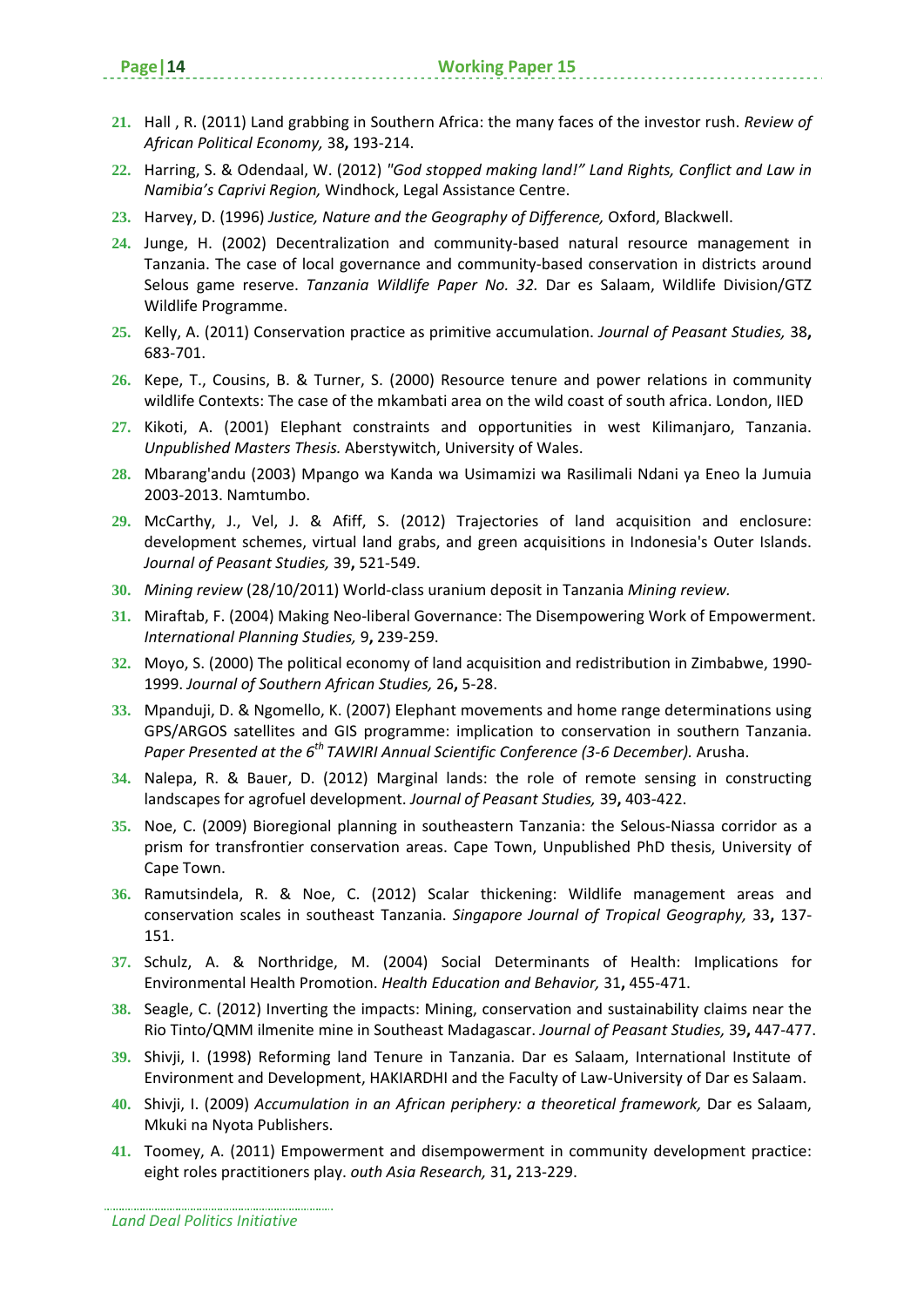- **42.** United Republic of Tanzania (URT) (1998) National Wildlife Policy. Dar es Salaam, Ministry of Natural Resources and Tourism.
- **43.** United Republic of Tanzania (URT) (1999a) The Land Act (No.4). Dar es Salaam, Government Printers.
- **44.** United Republic of Tanzania (URT) (1999b) The Village Land Act (No.5). Dar es Salaam, Government Printers.
- **45.** United Republic of Tanzania (URT) (2002) The Wildlife Conservation (Wildlife Management Areas) Regulations. Dar es Salaam, Government Printers.
- **46.** United Republic of Tanzania (URT) (2009) Wildlife Conservation Act. Dar es Salaam, Government Printers.
- **47.** Uranium One Inc. (2012) Uranium One announces record production and extends Mantra Option. Toronto, Available in www.stockhouse.com/news. Accessed in April, 2012.
- **48.** White, B., Borras, S., Hall, S., Scoones, I. & Wolford, W. (2012) The new enclosures: critical perspectives on corporate land deals. *Journal of Peasant Studies,* 39**,** 619‐647.
- **49.** Williams, G. (2004) Evaluating participatory development: tyranny, power and (re)politicisation. *Third World Quarterly,* 25**,** 557‐578.
- **50.** Wily, L. (2011) 'The law is to blame'. Taking a hard look at the vulnerable status of customary land rights in Africa. (3), . *Development and Change,* 42**,** 733‐757.
- **51.** Wily, L. (2012) Looking back to see forward: the legal niceties of land theft in land rushes. *The Journal of Peasant Studies,* 39**,** 751‐775.
- **52.** Wolmer, W., Chaumba, J. & Scoones, I. (2004) Wildlife management and land reform in southeastern Zimbabwe: a compatible pairing or a contradiction in terms? *Geoforum,* 35**,** 87‐98.
- **53.** Woodhouse, P. (2012) New investment, old challenges. Land deals and the water constraint in African agriculture. *The Journal of Peasant Studies,* 39**,** 777‐794.
- **54.** Young, I. (1990) *Justice and the politics of difference,* Princeton, Princeton University Press.